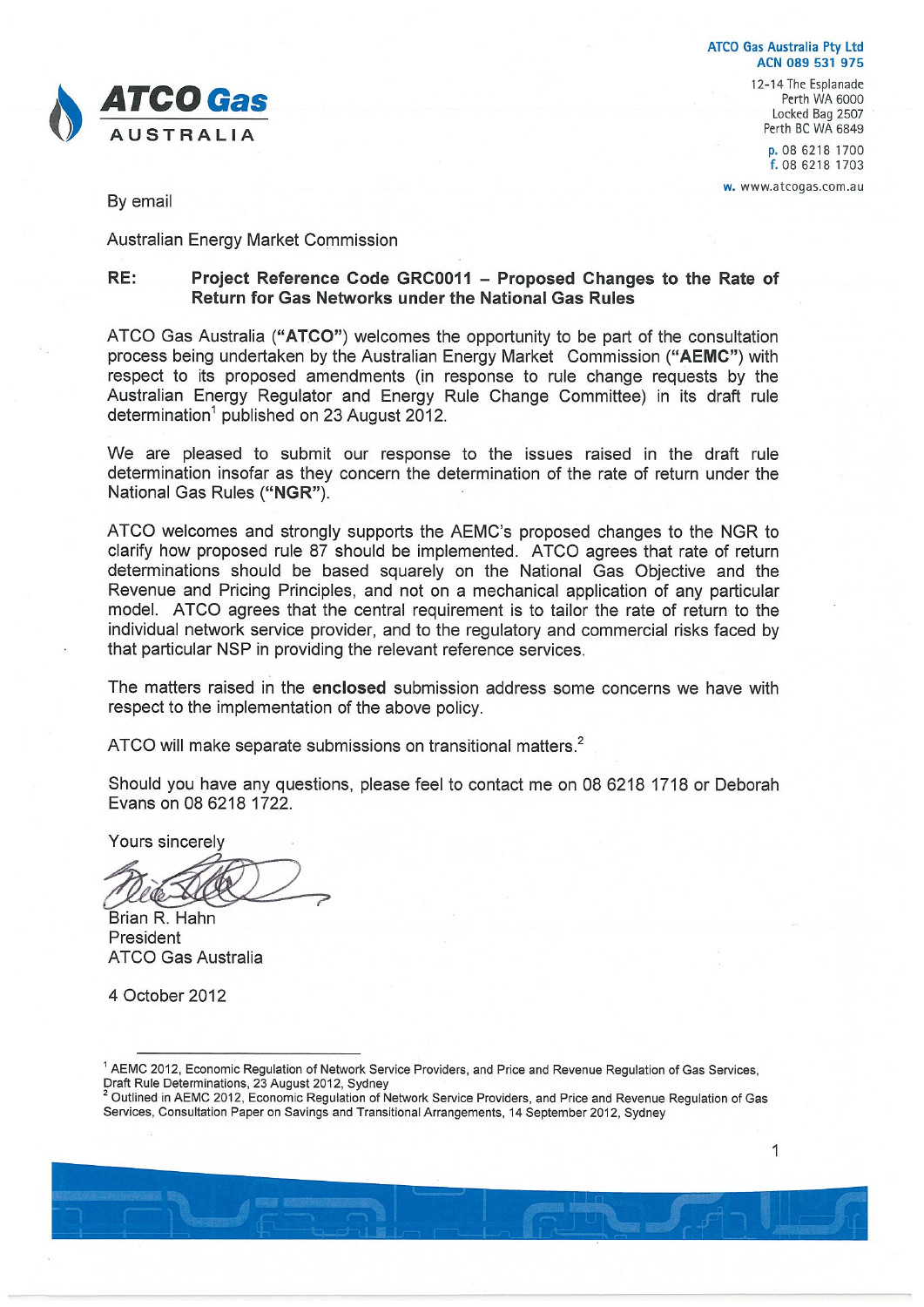# **Attachment**

# **Submission on AEMC's Draft Rule Change on Economic Regulation of Network Service Providers (NGR 87 Rule Change)**

# **1. Executive Summary**

ATCO welcomes and strongly supports the AEMC's proposed changes to the NGR to clarify how rule 87 should be implemented. ATCO agrees that rate of return determinations should be based squarely on the National Gas Objective (**"NGO"**) and the Revenue and Pricing Principles (**"RPPs"**), and not on a mechanical application of any particular model. ATCO agrees that the central requirement is to tailor the rate of return to the individual network service provider (**"NSP"**), and to the regulatory and commercial risks faced by that particular NSP in providing the relevant reference services.

Section [3](#page-2-0) of this submission deals with the rate of return itself. ATCO submits that the allowed rate of return objective (**"ARORO"**) should be expressed as a mandatory requirement, not an "objective" which may be misinterpreted as merely an aspirational goal. The ARORO should also be more specific – it should refer to "regulatory and commercial" risks, and should link those risks to the specific reference services under consideration, as is done in s24(5) of the NGL.

The concept of the benchmark efficient entity can be useful but must not be misused. It should be clarified that the benchmark entity is a hypothetical construct, operating efficiently but facing the same (not similar) risks. Benchmarking should not be used to 'assume away' risks the NSP cannot control, or to incentivise the NSP in respect of such risks, because in both cases the NSP has no way of responding and the resulting rate of return is likely to be inappropriately low. Some things should not be benchmarked, including credit ratings and whether funds are sourced nationally or internationally. Benchmarking should not be used to ignore market realities.

ATCO does not support the rules mandating an inflexible use of the post-tax nominal approach. While that approach may be appropriate for many NSPs, and may avoid some problems in poorly-implemented pre-tax models, the NGO and RPPs require the rules to leave room for flexibility if the circumstances justify it.

The proposed rule dealing with the use of multiple sources and models needs to be strengthened, to expressly require regulators to consider more than one model, to consider the weaknesses of each model used, and to give reasons for how models are used and weighted. The AEMC's reference to "consistency" needs to be clarified to mean only internal consistency within a given access arrangement and access arrangement period.

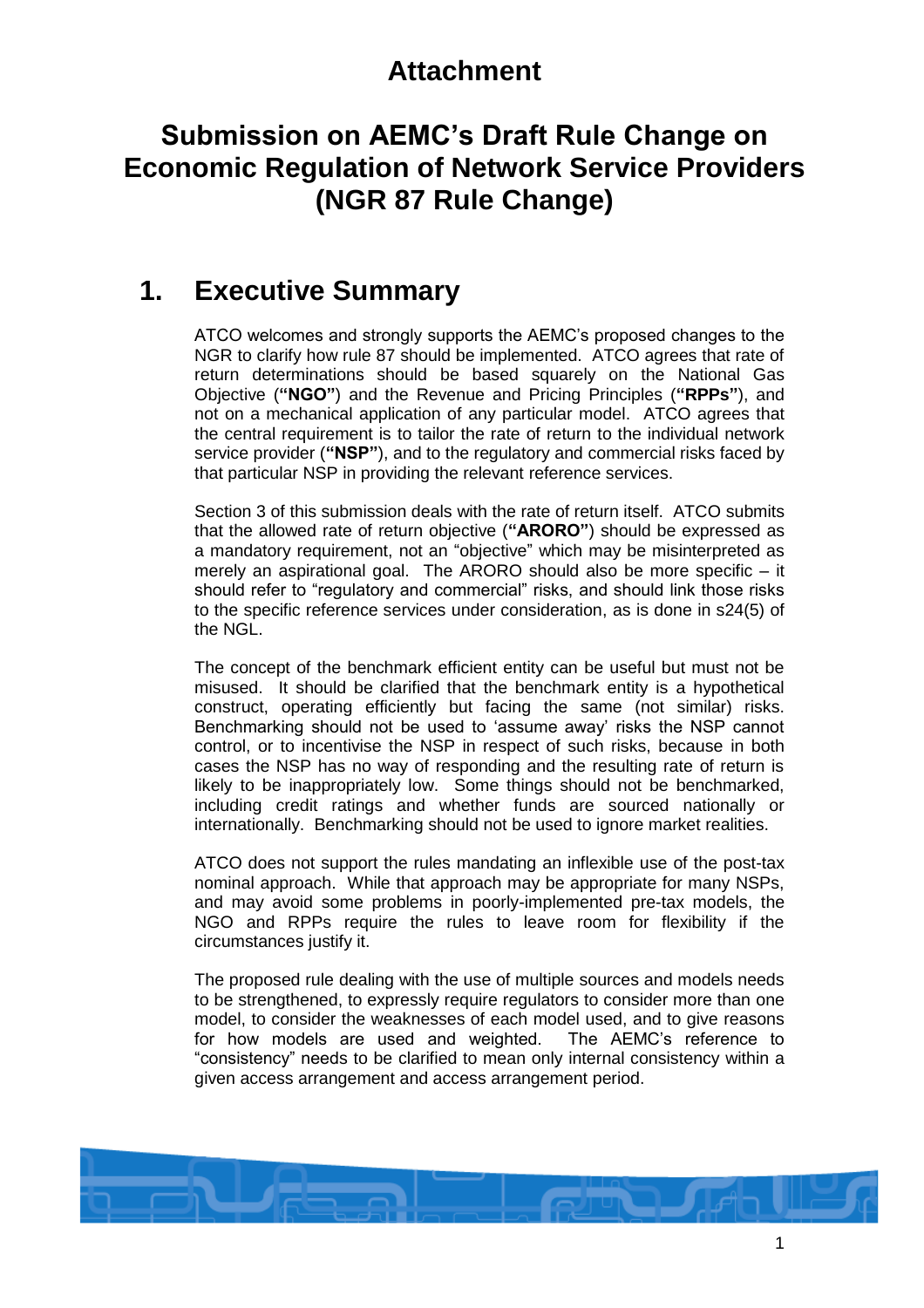ATCO has concerns about the "have regard to" factors for return on debt set out in proposed rule 87(8), and has suggested several specific refinements.

Section [4](#page-10-0) comments on the use of guidelines. Although these can bring definite benefits, they also create a number of risks. Foremost among these is the risk that the regulator may err when setting the guidelines, and that the presumptive force given to the guidelines may make it hard for an NSP to later challenge the erroneous guideline. Second is the risk that the guideline process may result in an entrenching of regulators' positions, which would be contrary to the AEMC's emphasis on flexibility in order to ensure that the rate of return is optimised for a given (efficient) NSP.

[Schedule 2](#page-16-0) to this submission sets out ATCO's suggested amendments to the proposed new rule, based on the comments in this submission.

# **2. Preliminary**

## **2.1 Background**

 $\overline{a}$ 

ATCO owns and operates the Mid West and South West Gas Distribution System which is a covered pipeline located in Western Australia, serving an area from Geraldton to Busselton (including the greater Perth metropolitan area) together with two separate non-covered gas distribution systems in the regional centres of Kalgoorlie and Albany.

## **2.2 Suggested amendments to proposed rule 87**

[Schedule 2](#page-16-0) to this submission sets out ATCO's suggested amendments to the proposed new rule.

# <span id="page-2-0"></span>**3. Detailed submissions on the rate of return**

## **3.1 The allowed rate of return objective ("ARORO")**

## *(a) ATCO supports flexibility and emphasis on NGO and RPPs*

**The NGO and RPPs are paramount.** ATCO agrees that regulators must take a flexible approach to rate of return regulation if the NGO and RPPs are to be achieved. The NGR should make it clear that a mechanical application of a given model or methodology is unlikely to achieve the NGO or comply with the RPPs.

**The NGO and RPPs direct the regulator to look at the specific risks of an individual NSP.** ATCO welcomes the AEMC's clarification that the rate of return process should be flexible in the sense of being tailored to (an efficient analogue of) $3$  the individual NSP and its particular circumstances. ATCO returns to this point below, because it is concerned that further clarification

<sup>&</sup>lt;sup>3</sup> In this submission, ATCO uses the expression "efficient analogue of" an individual NSP to acknowledge that neither the NGO, RPPs nor the ARORO require the rate of return to compensate the individual NSP for its own inefficiencies.

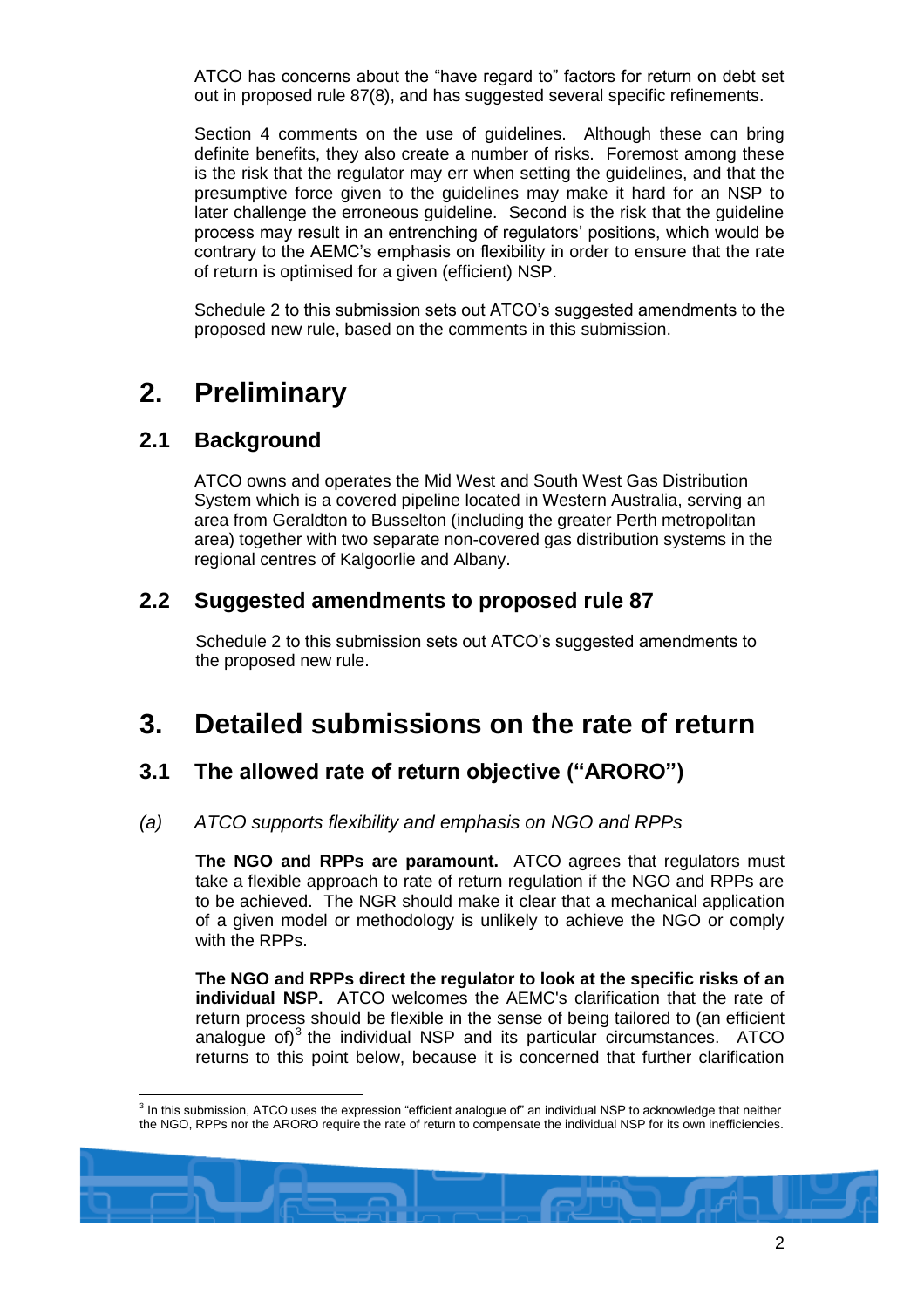might be needed to ensure that regulators and the Australian Competition Tribunal (**"ACT"**) are indeed directed onto a new path.

## <span id="page-3-0"></span>*(b) Relationship between ARORO and the NGO and RPPs*

**The ARORO should be expressed as a mandatory requirement, and not a mere "objective" which arguably could be disregarded.** The ARORO as currently expressed could be read simply as aspirational, such that a determination by the regulator could be lawful even if it did not meet the ARORO (for example on the grounds that a departure from the ARORO would be a better way of protecting the long term interests of consumers). ATCO submits that this is not the outcome the AEMC is or should be seeking to achieve. Rather, the ARORO is an essential step in achieving the NGO and RPPs, and as such regulators should be required to ensure that the ARORO is met. This approach would be consistent with the language in current NGR 87(1).

**The ARORO should specifically refer to regulatory and commercial risks.** The current drafting of the proposed rule does not indicate what form of "risk" should be considered. As with s24(5) of the NGL, the proposed rule should expressly state that these are "regulatory and commercial risks".

**The ARORO should also be specifically linked to the particular reference services**. Like the RPPs, the ARORO should be expressly linked to the NSP's particular circumstances. The best way of doing this would be to replicate the language of s24(5) of the NGL, by saying that the relevant risks are those involved in providing *the* reference services (ie. the reference services to which the relevant tariffs relate).

#### <span id="page-3-1"></span>*(c) The "benchmark efficient entity"*

**Overview:** ATCO recognises that the concept of the "benchmark efficient" entity" may be useful. Industry standards or benchmarks are important in incentive regulation schemes. However, ATCO has concerns about how benchmarking has been used in practice.

**Incentivisation (whether through benchmarking or the rate of return generally) should target only matters within the NSP's control.** It is appropriate that the collective effect of the ARORO and the benchmarking process incentivises the NSP to maximise efficiency. However the NGO and RPPs require that this incentivisation occurs within careful limits, which should be set by reference to matters that the NSP can control or manage. To impose a lower rate of return in order to "incentivise" the NSP to an outcome which is impossible in the particular circumstances of that NSP's business, is to de facto impose under-recovery of costs. This may bring a short term benefit for consumers, but is in breach of the NGO and the RPPs.

**The proposed rule should expressly state that the benchmark efficient entity is a** *hypothetical* **construct.** This does not necessarily follow from the word "benchmark" itself. It is difficult or impossible to find suitable realworld entities to use as benchmarks. As a result, there is a risk that a regulator may feel it necessary to compromise by choosing an entity with different regulatory and commercial risks from the NSP in question.

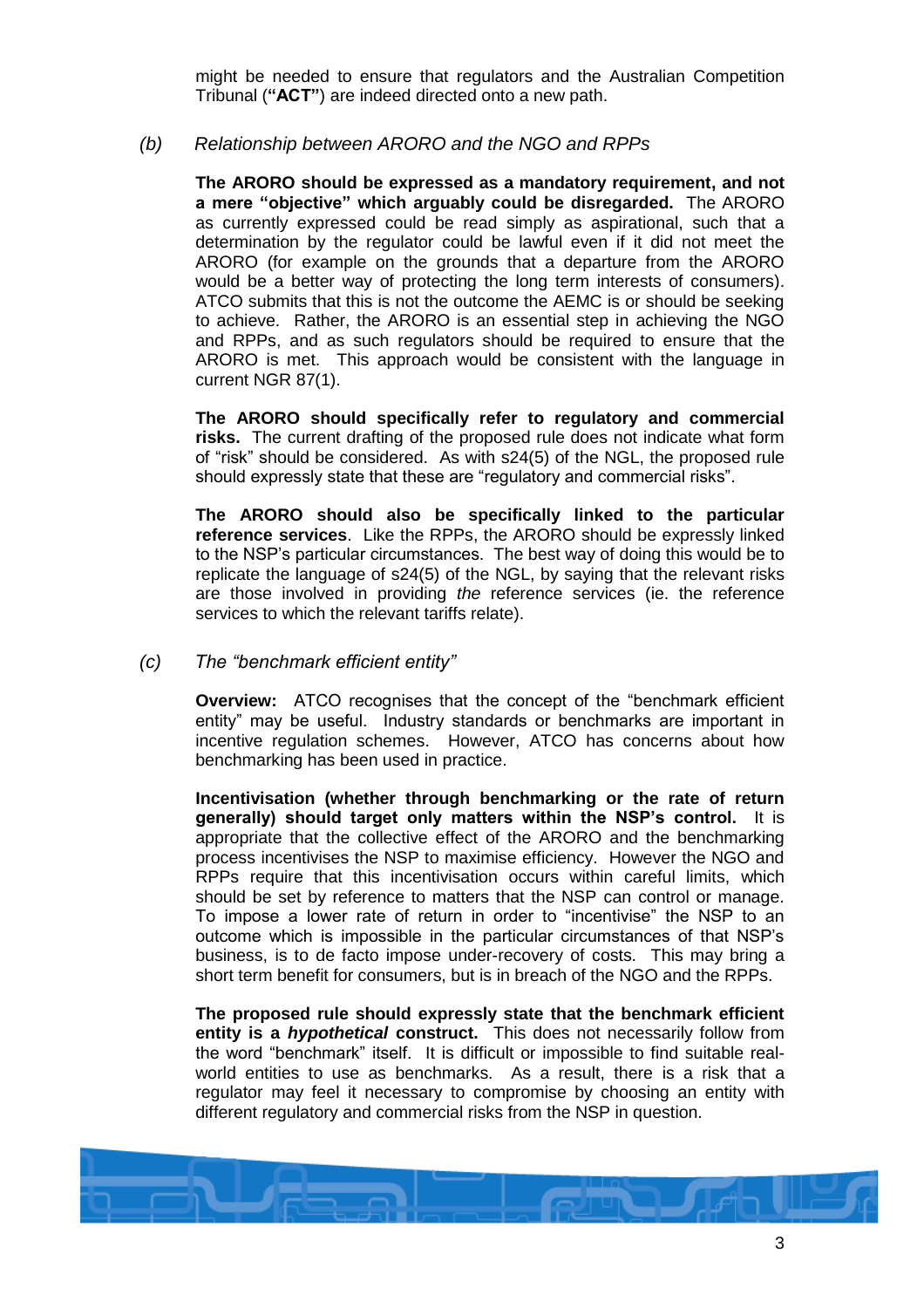**The word "similar" is an inappropriate dilution and should be avoided.** The proposed ARORO requires the benchmark efficient entity to be formulated with "similar" risks to the NSP. This is a departure from the NGO and RPPs, which require the rate of return to consider the particular risks faced by (an efficient analogue of) the NSP in question, not some other NSP which faces "similar" but different, and possibly lower, risks.

**Benchmarking should not diverge from the ARORO's focus on the regulatory and commercial risks facing the particular NSP in relation to the particular reference service**, as required by the NGO and RPPs. The following paragraphs illustrate how benchmarking can diverge from this goal, and hence from the NGO and RPPs, which helps explain why ATCO believes that proposed rule 87(2) needs to be modified in the manner described in section [3.1\(b\)](#page-3-0) above:

- **The benchmarking process should not be used to ignore or 'assume away' risks.** ATCO agrees that the NSP should be given incentives to seek efficient financing. However, the search for efficiency and incentivisation should not result in an artificially low rate of return for the NSP, by benchmarking risks inappropriately, or by choosing a lower-risk entity as a benchmark.
- **The benchmarking process should not treat unlike businesses as though they are alike.** Not all regulated monopolies are the same. For example an NSP cannot choose the industries or sectors in which its users, or its users' customers, operate. Beyond ensuring that its contracting is in accordance with industry best practice, there are many commercial risks it cannot control by its long term sales contracts. The commercial risks faced by a gas transmission NSP will be quite different to those facing a gas distribution NSP which transports gas mainly to retailers supplying smaller commercial and residential end-users. The NGO and RPPs require the regulator to take these differences into account, and the benchmarking process must not hinder that outcome.
- **In general, credit ratings should not be benchmarked.** A specific example is the Australian regulatory practice of benchmarking an NSP's credit rating. Except in the particular and unusual instance where a credit rating is shown to be affected by the NSP's inefficiency, neither the NGO nor the RPPs are served by the regulator setting a rate of return by reference to a credit rating other than that which actually applies to the NSP concerned.
- **The benchmarking process should not be used to ignore market realities.** Benchmarking may be appropriate to ensure that the rate of return does not include a premium because an NSP is inefficient in its operations. Benchmarking may also assist to establish operating efficiency when efficiency is in doubt, or in setting the level of gearing. Beyond these benchmarking's role is likely limited. (For example, regulators have argued<sup>4</sup> that a benchmark efficient service provider will raise the funds it requires in the Australian capital market. Depending on the circumstances, this may be entirely unrealistic for

 $\overline{a}$ 4 eg. Application by DBNGP (WA) Transmission Pty Ltd (No 3) [2012] ACompT 14

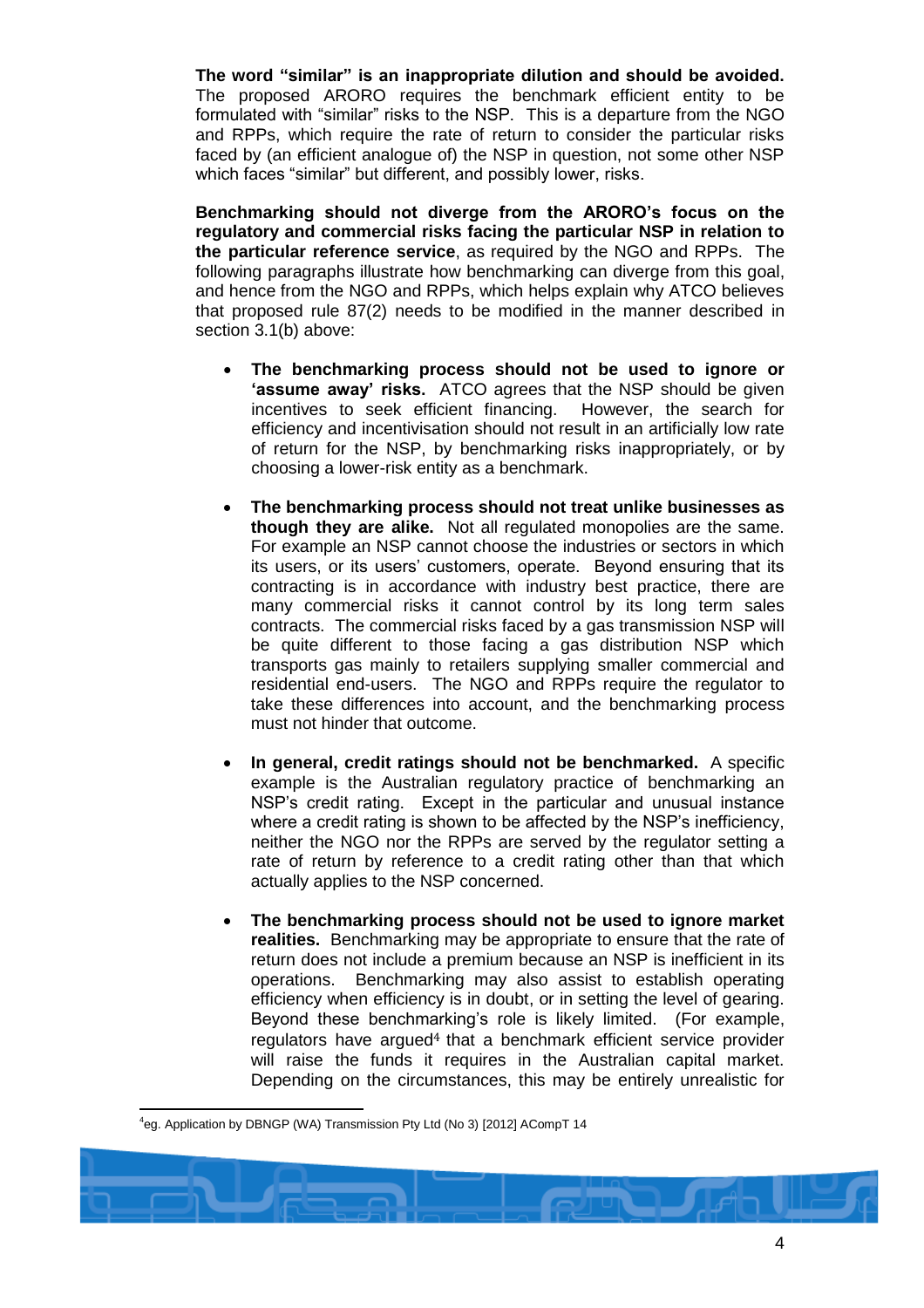those NSPs with larger asset bases, given the limited market capacity and lender preferences for risk exposures in particular sectors. The NGO and RPPs require that if, a particular NSP is compelled by the size of its capital needs to seek funds overseas, the benchmarking process should not ignore that reality.)

**Summary – only benchmark things which can meaningfully be benchmarked, such as gearing.** The benchmarking process can, if taken too far, 'assume away' risks that are required by the NGL to be included in the rate of return for the particular NSP and the particular reference service.

# **3.2 The overarching requirements for setting the rate of return – proposed rules 87(3) and (4)**

## <span id="page-5-0"></span>*(a) The nominal post-tax approach- proposed rule 87(3)(b)*

**Flexibility is important.** As stated above, ATCO supports the AEMC's emphasis on flexibility, recognising the individual circumstances of the NSP, and giving primacy to the NGO, RPPs and the ARORO, in order to achieve rate of return outcomes that are tailored to the individual risks and circumstances of (an efficient analogue of) the NSP. The AEMC has stated correctly that seeking these tailored outcomes is more important than simplicity and certainty.<sup>5</sup>

**Mandating a nominal post-tax methodology is inconsistent with a flexible approach.** Contrary to this emphasis on flexibility, the AEMC proposes in rule 87(3)(b) to prescriptively mandate a nominal post-tax methodology. ATCO does not support this approach.

**Convergence, streamlining and predictability are secondary objectives at best.** The AEMC proposes to prescribe a post-tax nominal approach in order to seek convergence,  $6$  streamlining and predictability.<sup>7</sup> These goals have value, but none is expressly required by the NGO or the RPPs, and so they cannot be placed above the need for flexibility, as the AEMC has made clear elsewhere in the Draft Determination. Not all NSPs are the same or experience the same circumstances. Moreover an NSP's circumstances can change over time, as can market conditions.

**Common use does not require a narrow, prescriptive approach.** The AEMC has noted that nominal post-tax is already widely used for TNSPs and DNSPs. This may be a good thing for those NSPs and it may be quite appropriate for that to continue. However, the fact that this outcome has been, and perhaps even should continue to be, used for one group of NSPs under the NEL does not in any way require that the NGR should prescriptively exclude all other options. To do so seems quite inconsistent with the AEMC's own reading of the NGO and RPPs.

**Nor does the risk of overcompensation in the pre-tax methodology require a narrow, prescriptive approach.** It is true that the pre-tax model, if implemented incorrectly, can overcompensate an NSP. However, this too

<sup>&</sup>lt;sup>5</sup> Draft Determination p. 55 and elsewhere

<sup>6</sup> Draft Determination p. 53

<sup>7</sup> Draft Determination p. 54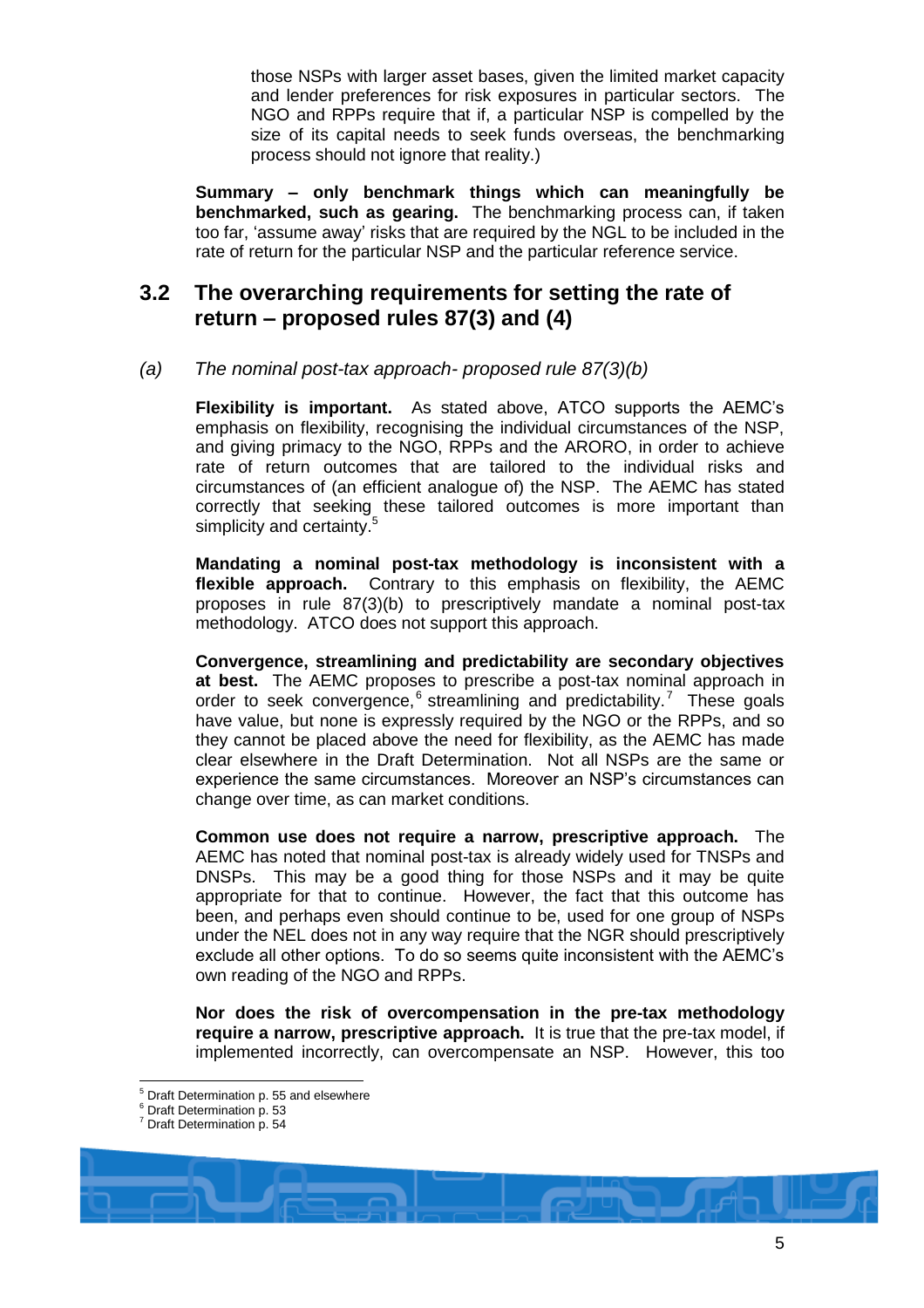does not mean that the NGR must inflexibly prohibit the pre-tax approach. As with other elements of the rate of return process, the proposed rule should leave it to the NSP and the regulator to settle on the best methodology, consistent with the NGL and NGR. If that can include a suitably-corrected pre-tax model, the NGR should permit it.

**A more flexible approach is appropriate.** ATCO submits that proposed rule 87 should be amended to allow a more flexible approach, subject to the NGO and RPPs. Indeed, ATCO submits that the proposed rule should expressly leave it entirely to the regulator and NSP to choose between preand post-tax, between nominal and real, and between the various approaches which can be taken within each of these categories.

**Treatment of imputation credits.** If ATCO's submission is accepted, and the rules remain flexible as to the choice of pre-tax versus post-tax, then proposed rule 87(3)(b) (insofar as it refers to rule 87A) and proposed rule 87A should be deleted. Alternatively, if retained, they should be limited to apply only when a post-tax model is adopted.

## <span id="page-6-0"></span>*(b) The multiple sources approach - proposed rule 87(3)(c)*

**Overview:** This is a critical rule, going to the heart of the WA Economic Regulation Authority (**"ERA"**)'s and ACT's previous approach in applying former rule 87, in which they mechanistically applied the Sharpe-Lintner CAPM under rule 87(2) rather than giving emphasis to the policy aspirations in rule 87(1). For this reason ATCO submits that the proposed new rule requires special attention and emphasis, and that proposed rule 87(3)(c) is not expressed strongly enough in several respects.

**Proposed rule 87(3)(c) should expressly apply to both return on equity and return on debt.** ATCO submits that proposed rule 87(3)(c) should be expressly referenced in each of proposed rules 87(5) and 87(6).

**The proposed rule should expressly direct regulators to use more than one model.** ATCO agrees with the AEMC that no one single model should be used. Presumably the use of the plural in the words "methods" and "models" in proposed rule 87(3)(c) is intended to encourage this result. However, this requirement deserves express emphasis.

**The proposed rule should expressly direct regulators to consider the limitations of any models or methods used.** One of the problems in regulators' historical approaches to this area is that they have been unwilling to adjust the regulated rate of return in order to correct for the limitations of the models being used. This has resulted in allowed rates of return which are inconsistent with the NGO or RPPs. The fact that proposed rule 87 no longer requires models to be "well accepted" should significantly mitigate this problem. However, ATCO submits that the proposed rule should go further and expressly require regulators to consider, and adjust for, the limitations of any models used.

**The proposed rule should expressly direct regulators to state their reasons for selecting and preferring any model.** This should include reasons for choosing any weights to be applied to models' outputs.

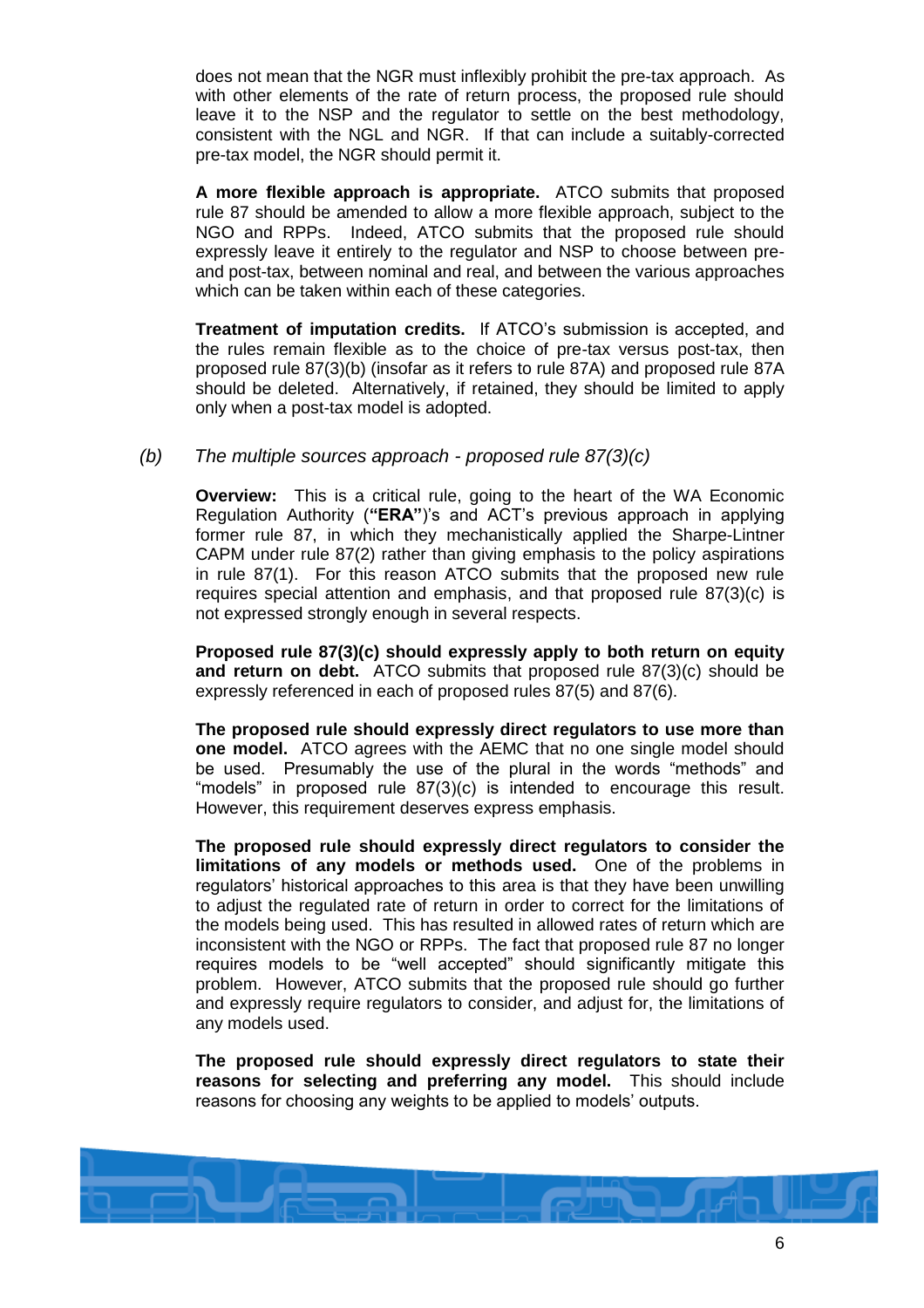**Setting a rate of return is a two stage process.** The proper outcome from proposed rule 87 should be that the output of any model, or even the collective output of several models, is only the first step in setting the rate of return. The NGO and RPPs require the regulator to apply independent discretionary judgment to these outputs, in order to ensure that the NSP is allowed a return commensurate with the regulatory and commercial risks involved in providing the relevant reference services. In light of past regulatory and ACT decisions, ATCO believes that this two-stage process should be made express.

**[Drafting point] The word "relevant", if necessary, is ambiguous.** As a matter of grammar, it's not clear in proposed rule 87(3)(c) whether the word "relevant" qualifies only "estimation methods", or whether it also qualifies "financial models", "market data" and "other evidence". As a matter of administrative law, the regulator is in any event not permitted to consider irrelevant considerations, and is required to consider relevant considerations, so from one perspective it is unclear what the word "relevant" adds.

<span id="page-7-0"></span>*(c) Consistency - proposed rule 87(4)(a)*

**The word "consistent" could be misconstrued.** Based on the AEMC's Draft Determination <sup>8</sup> , the word appears intended to mean *internally* consistent, but even this concept needs clarification. ATCO understands the AEMC to mean internal consistency within a given NSP's access arrangement for a given access arrangement period. If so, ATCO supports this objective. It makes sense, for example, for a risk free rate used in setting the return on equity to be consistent with the risk free rate used in setting the return on debt. However, there are ways in which the word "consistent" might be open to misinterpretation:

- The word could be misconstrued as calling for consistency from one access arrangement period to the next. While some degree of predictability and stability is clearly desirable, placing too much emphasis on this type of consistency could lead regulators to a rigid outcome, or to overlook changed circumstances, or to reject regulatory innovations.
- The word could be misconstrued as calling for consistency with the outcomes determined for other NSPs, or across gas and electricity. Although consistency in approach and methodology may be desirable, the NGO and RPPs call for an individualistic assessment of each NSP's circumstances. The comments made above about the need to use benchmarking carefully, apply equally here to any consistency requirement.
- Finally, the word could be misconstrued as calling for consistency in rate of return outcomes before and after rule 87 is changed. Clearly, this could frustrate the rule change objectives.

To address these concerns, ATCO submits that the proposed rule should expressly state that the consistency sought is internal consistency within a given NSP's access arrangement for a given access arrangement period, and

 $\overline{a}$ <sup>8</sup> Draft Determination pp 46 and 57

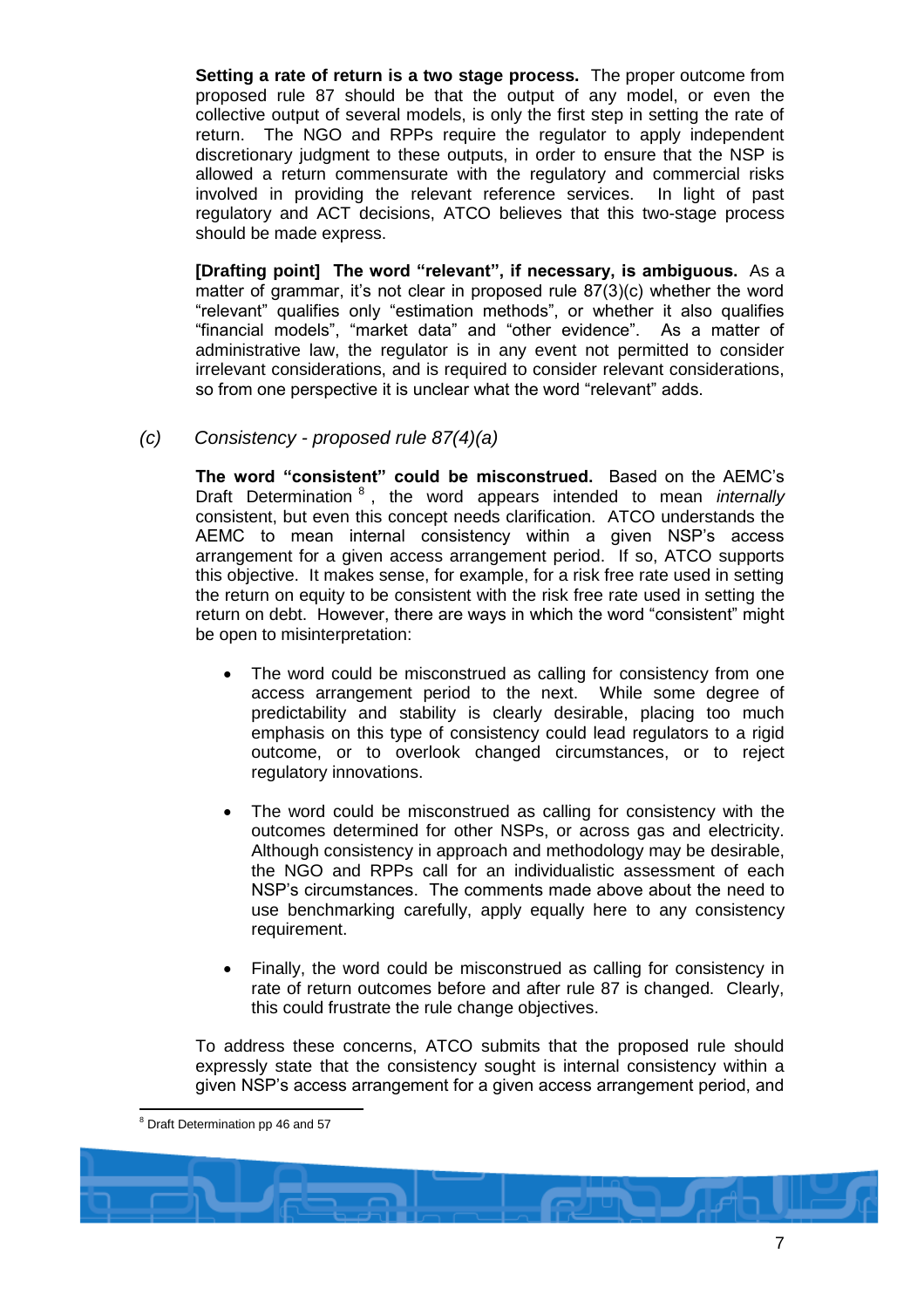that the goal of consistency must not detract from the NGO, RPPs or the ARORO.

**Clarifying a statement in the Draft Determination.** In this context, ATCO notes that the AEMC's Draft Determination states at p. 44:

*"While achieving the best possible estimate of the rate of return is the primary requirement of the framework for achieving the NEO and the NGO, achieving a degree of regulatory certainty is an important secondary objective."*

ATCO is concerned that this statement opens the door for the word "consistency" to be misconstrued in the ways just described. ATCO suggests that in the Final Determination the AEMC could clarify this statement to read:

*"Regulatory certainty is valuable and definitely a secondary objective, but getting the best possible estimate is paramount."*

*(d) Interrelationships - proposed rule 87(4)(b)*

ATCO supports this proposed rule. See comment in next paragraph.

## <span id="page-8-1"></span>**3.3 Setting the return on equity – proposed rule 87(5)**

**"Market for equity funds" should be broadened to "financial markets".** ATCO considers that once interrelationships are taken into account as required by proposed rule 87(4)(b), the assessment in proposed rule 87(5)(b) will need to expand from "the market for equity funds" to "financial markets" recognising that capital moves freely between debt and equity markets.

# <span id="page-8-0"></span>**3.4 Setting the return on debt – proposed rules 87(6) to (9)**

*(a) General comments on proposed rules 87(6) to (9)*

**The proposed rules for return on debt should oblige the regulator to avoid asymmetric regulatory risk.** Rate of return regulation incentivises NSPs to source debt efficiently, but in practice it exposes an NSP to asymmetric regulatory risk. Regulators are able to *reduce* the rate of return to capture for consumers the benefits of an NSP's lower-than-benchmark cost of debt. However, regulators are generally reluctant in practice to *increase* the rate of return above so-called "benchmark" levels in order to reflect any above-benchmark cost of debt for an NSP, even if the NSP is being as efficient as possible in its particular circumstances. This asymmetry disincentivises the NSP from seeking debt funding efficiencies, and also can lead to a rate of return being set which does not fairly reflect the NSP's actual efficient cost of debt. ATCO submits that the proposed rule should expressly caution regulators to consider, and avoid, this asymmetric risk.

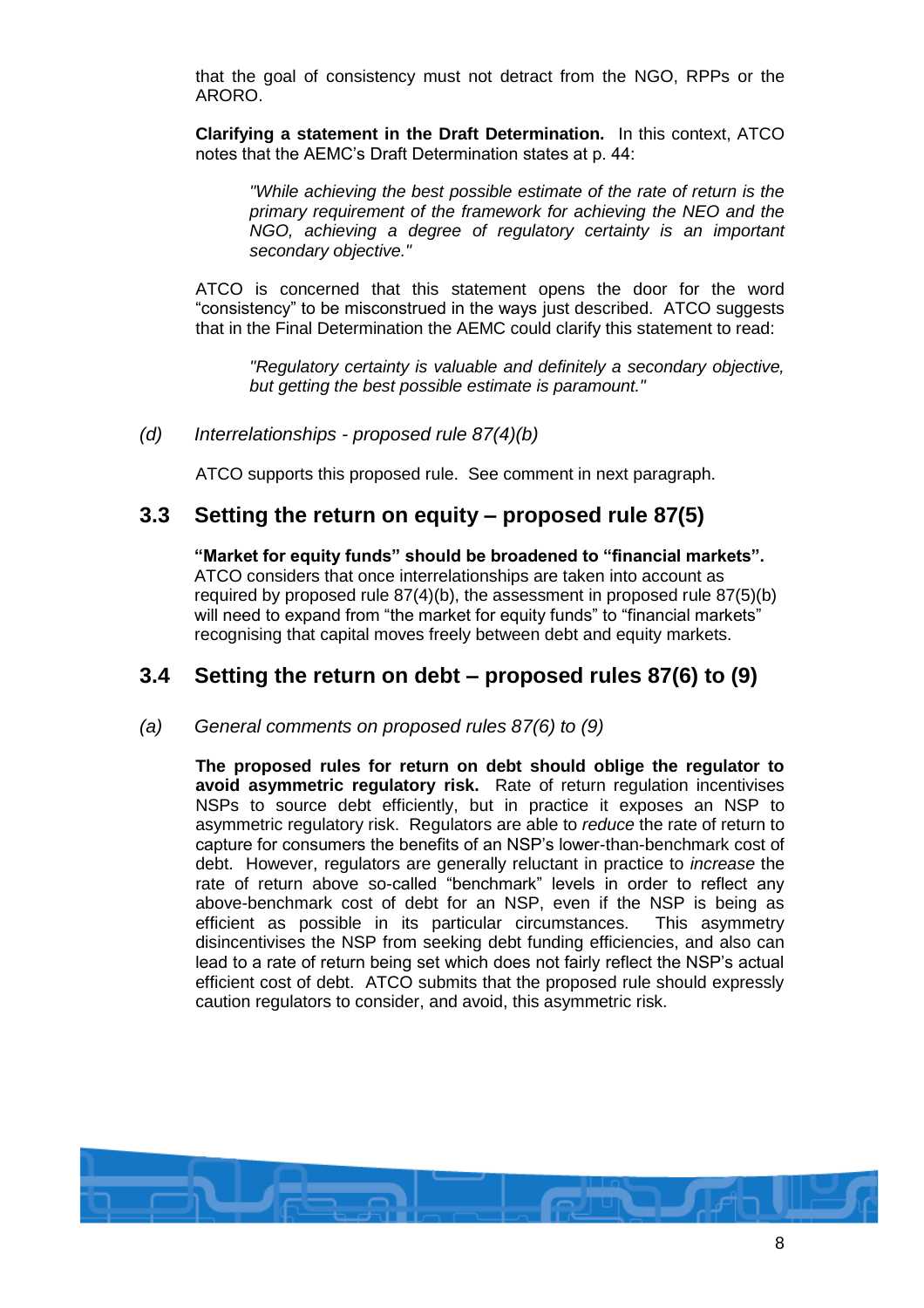<span id="page-9-0"></span>*(b) Drafting of proposed rule 87(8)*

**Proposed rule 87(8) seems either too broad or is unnecessary, and could be misconstrued.** ATCO's concerns are as follows:

- **Proposed rule 87(8)(a) creates asymmetric regulatory risk.** The ARORO requires that the rate of return be set by reference to a benchmark efficient entity. However proposed rule 87(8)(a) appears to call for this assessment to then be adjusted by reference to the NSP's actual cost of debt. In theory this could work either for or against the NSP. In practice it presents the NSP with an asymmetric regulatory risk as discussed in the preceding section.
- **Proposed rule 87(8)(b) is broader than the NGO and RPPs.** This mandatory "have regard to" rule could be misconstrued in a way that imposes an arbitrary reduction in return on debt, regardless of the NSP's actual efficient cost of debt, in order to provide a short-term benefit to consumers in the form of lower tariffs. Proposed rule 87(8)(b) as drafted does not contain the limitations expressed in the NGO, that the consumer's interests be assessed in the long term, and be assessed not only against price, but also against quality, safety, reliability and security of supply.
- **Proposed rule 87(8)(c) is unclear.** ATCO submits that the proposed rule is intended to refer to inefficient incentives created by the return on debt mechanism, such that the inefficient delaying or bringing forward of capital expenditure are the consequences, not the incentives.
- **Proposed rule 87(8)(d) is potentially too broad.** This proposed subrule could be misconstrued, if it were read as suggesting that stability must be maintained between access arrangement periods even if there are good grounds under the NGO, RPPs and ARORO to change the return on debt mechanism, eg. to reflect changed circumstances. A rule such as this potentially places too much emphasis on consistency, stability, precedent and predictability, and not enough emphasis on ensuring that the NSP is given an opportunity to earn a suitable rate of return in accordance with the NGO and RPPs.
- **Proposed rule 87(8) has the potential to conflict with the ARORO**. It may even be held to prevail on the basis that it is a specific rule which should prevail over the general provision in proposed rule 87(2).

#### **To remedy the above problems:**

- **Make it clear that proposed rules 87(8)(a), (c) and (d) are subject to the NGO, RPPs and ARORO.** ATCO considers that (subject to the general comments below) these three paragraphs appear directed to appropriate matters in accordance with the NGL, and could be retained if clarified along the lines suggested.
- **Delete proposed rule 87(8)(b)**. For the reasons given, ATCO submits that proposed rule 87(8)(b) should be deleted because it is

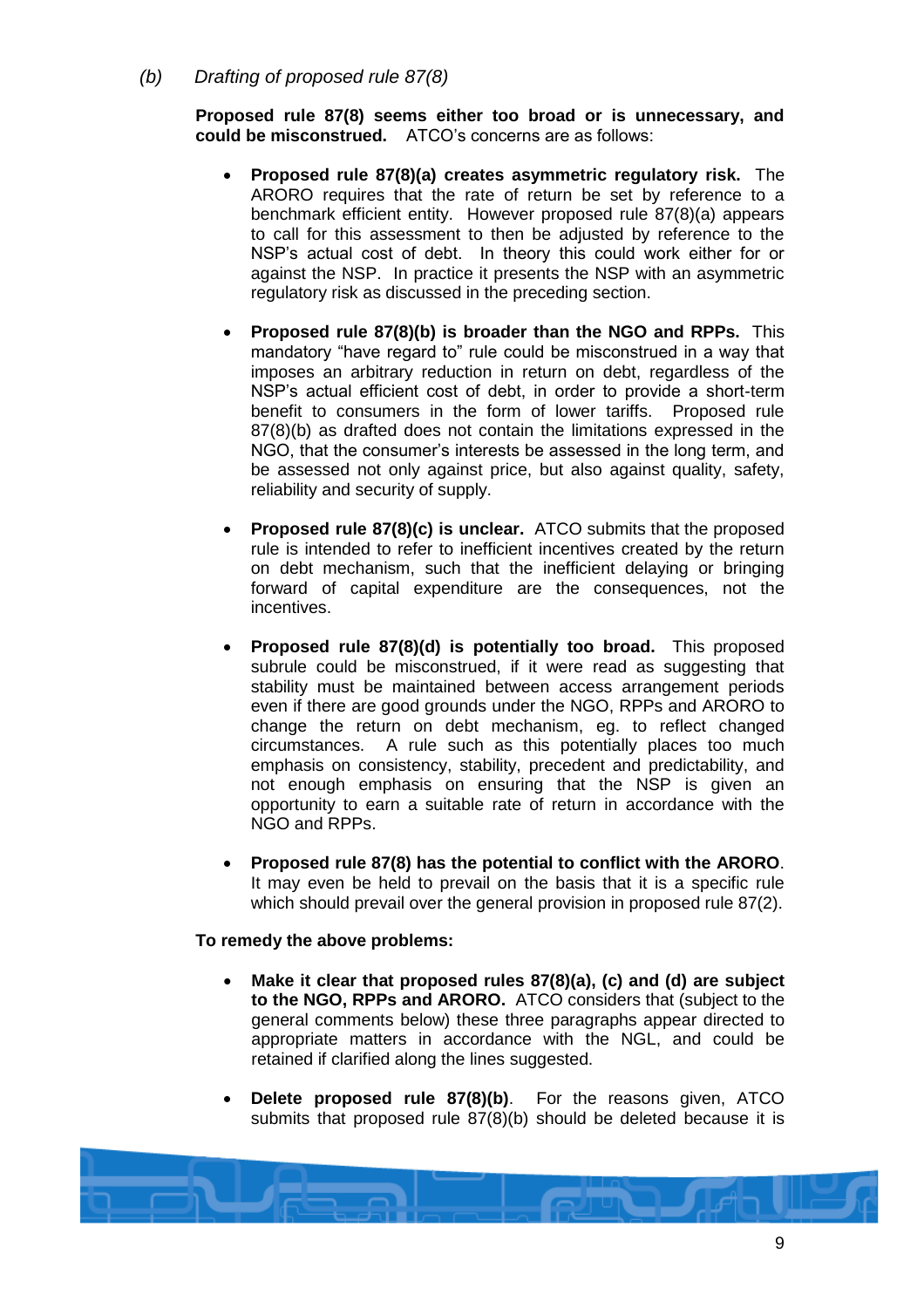too open to misinterpretation and hence to the imposition of inappropriately low rates of return, and also because it is already incorporated into the NGO.

**Why does proposed rule 87(8)(b) refer to return on equity?** It is unclear what this proposed rule is intending to achieve. ATCO accepts that there can be interrelationships between return on debt and return on equity, but the proposed rule is not clear on how these interrelationships are to be addressed, or what it adds to proposed rule 87(4)(b). If the rule is not deleted as ATCO has suggested, its purpose needs to be clarified.

**Why no equivalent for return on equity?** ATCO has submitted above that proposed rule 87(8) needs to be re-examined and possibly removed. It is also unclear why this proposed rule is necessary for return on debt, but there is no equivalent for return on equity. Might this lead to asymmetries in how the rate of return is calculated, and how the ARORO is applied to return on debt versus return on equity? The rules should make it clear that the inclusion of proposed rule 87(8) in return on debt does not preclude equivalent issues from being considered in relation to the return on equity (subject always to the primacy of the NGO, RPPs and ARORO).

**The list in proposed rule 87(8) must not be closed.** ATCO submits that the proposed rule should expressly state that other factors may be considered.

# <span id="page-10-0"></span>**4. The use of guidelines**

*(a) ATCO supports the concept of guidelines*

**Flexibility is paramount to achieve the NGO and RPPs.** As stated above ATCO supports the AEMC's emphasis on flexibility.

**Subject to the NGO and RPPs, it is appropriate for the rate of return regime to pursue other objectives.** The AEMC has expressed other goals as well: certainty, transparency, and saving consumers from having to participate in every access reset. These additional goals are not expressly legislated in the NGO and RPPs and so must be regarded as secondary. ATCO does not oppose these secondary goals provided that they are clearly made subordinate to the statutory NGO and RPPs. The currently-proposed guideline mechanism risks outcomes that are not consistent with the NGL.

<span id="page-10-1"></span>*(b) The guideline mechanism has problems*

**The rules need to deal with the possibility of regulatory error during the guideline-setting process.** For example, what if a proposed guideline is inconsistent with the NGL? This is a major concern for ATCO.

**The rules should not entrench regulatory inertia.** There are clearly efficiency benefits to be gained by following regulatory precedent, but this should not displace a thorough assessment of the NSP's individual position as required by the NGO and RPPs. ATCO is concerned that the guideline mechanism may undermine the need for flexibility in three ways:

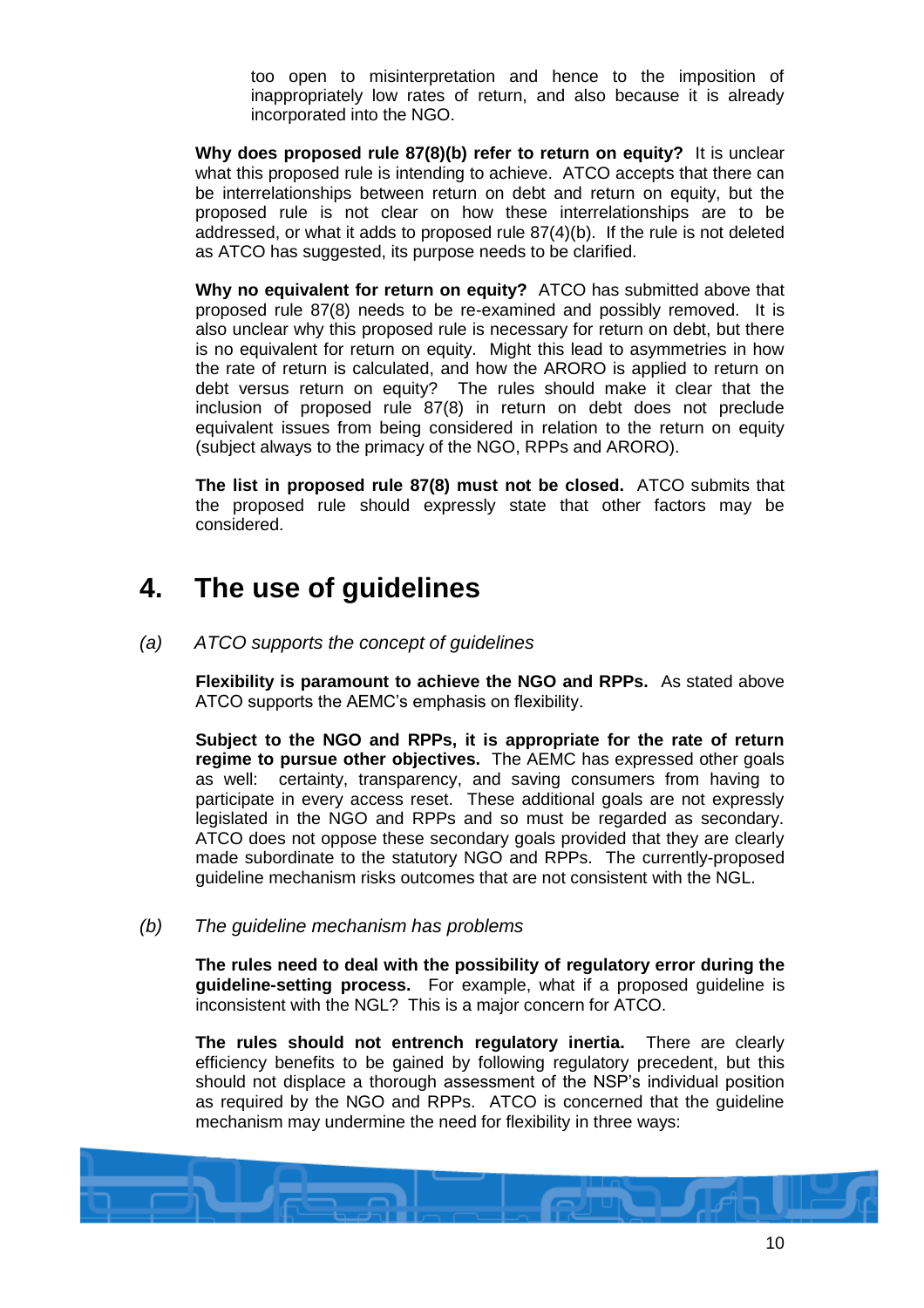- First, when setting guidelines, regulators will by definition be removed from NSPs' individual circumstances, and so will of necessity be more likely to adopt purely theoretical positions (for example adopting benchmarking criteria that, when applied to an NSP, are insufficiently flexible to reflect the NSP's particular circumstances).
- Second, in attempting to develop a one-size-fits-all guideline, regulators may find it difficult not to simply recycle previous regulatory precedents, for example in relation to the use of CAPM.
- <span id="page-11-0"></span> Third, proposed rule 87(16) expressly encourages inertia, by apparently requiring some additional level of justification for the regulator to move away from the guidelines. This is clearly the AEMC's intention,  $9$  but ATCO submits that a scheme which says guidelines should be followed unless there is evidence to depart from them, would only be justified if the AEMC is confident that the guidelines will not contain errors or otherwise inappropriately limit the regime's flexibility.

**There is insufficient clarity on what should or should not be included in the guidelines.** In addition to the risk of a guideline not being consistent with the NGO, RPPs and ARORO<sup>10</sup>, there is also a risk that a guideline might seek inappropriately to constrain the flexibility of subsequent access arrangement reviews, for example by prescribing the type of evidence that must be put forward to justify a departure. The difficulty here is that neither the AEMC nor the proposed rules give any indication of what sort of things should and should not be included as guidelines. To illustrate this with rather extreme examples, it is not clear whether or not the following guidelines would be permitted:

- *"Vanilla CAPM is to be used unless the NSP can demonstrate convincingly that an alternative model is well accepted."*
- "*The outputs of models are to be weighted, with a 99% weighting for vanilla CAPM and a 1% weighting for all other models*".
- Or even *"A benchmark efficient entity will be assumed to have an equity beta of 0.3%."*

ATCO would hope that no regulator would seek to include such guidelines. The examples are given to illustrate the fact that there's nothing in the proposed rule to indicate that such guidelines would be inappropriate. ATCO submits they clearly are inappropriate, because otherwise much of the AEMC's work in amending rule 87 might be undone. ATCO therefore submits that the proposed rules need to provide *binding* guidance to regulators in this area.

**The guideline review process is underdeveloped.** There does not seem to be a mechanism for any person other than the regulator to propose

ATCO submits in section [3.1\(b\)](#page-3-0) above that the ARORO should be a mandatory requirement rather than an objective.



 9 For example Draft Determination p. 53 states "service providers would need to explain … why they are proposing a different approach to the regulator's guidelines …. This would not, of course, limit a service provider's ability to submit that there was a change in evidence or circumstances that required a variation …".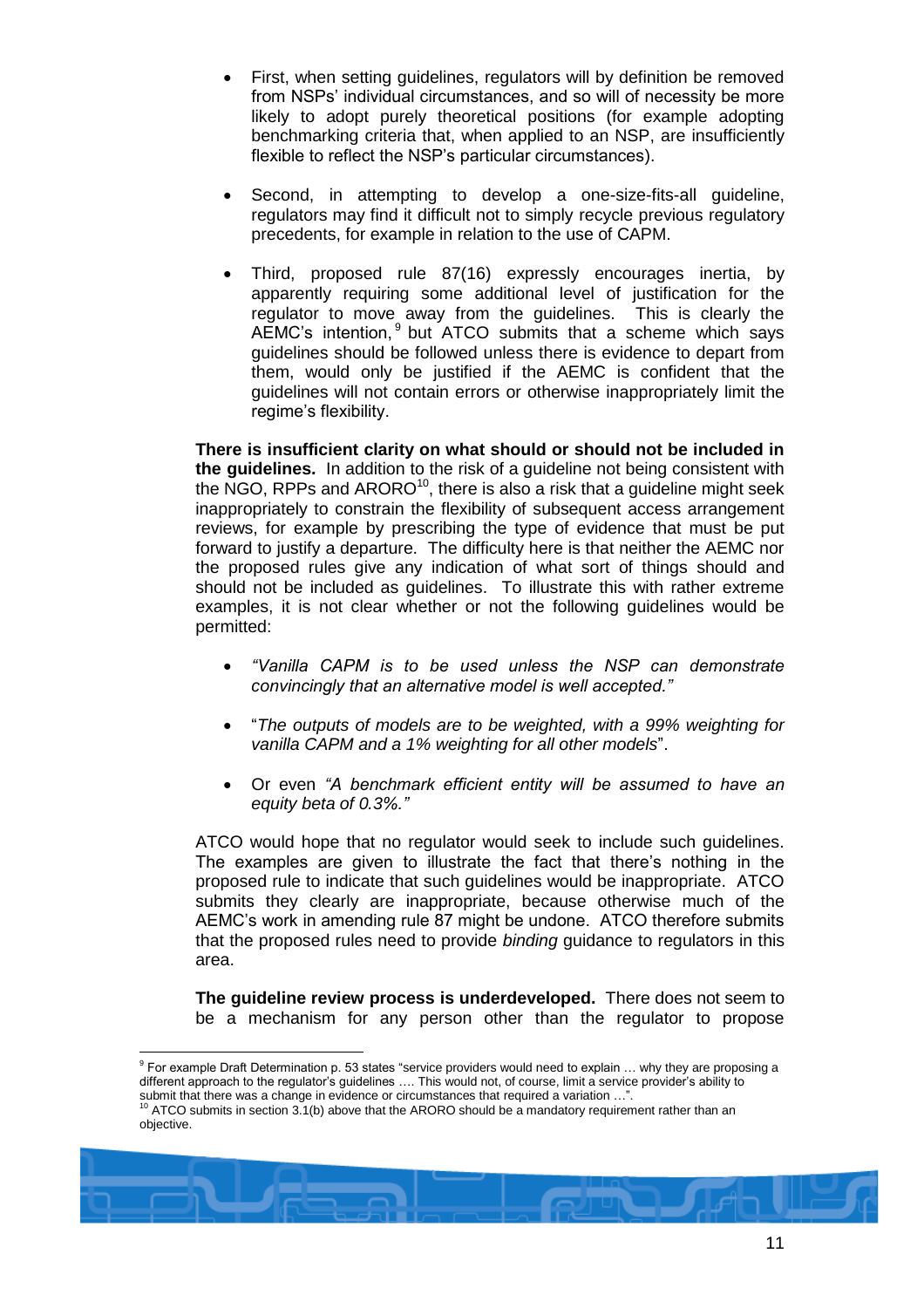amendments. There is no minimum period for review of the guidelines – in theory a regulator could revise the guidelines sufficiently frequently to ensure that they were updated before each NSP's access arrangement revisions were lodged.

**Timing in WA.** How will proposed subrule (14)(b) be adapted for the ERA in WA?

## *(c) The guidelines may be non-mandatory, but they clearly have presumptive force*

**Stating that the guidelines are not mandatory does not render them**  harmless. Clearly the guidelines are intended to have some force.<sup>11</sup> This is implied by proposed rule 87(16), when it requires the AER to give reasons for departing from the guidelines. Even without this requirement, the very fact that the rules include the guidelines mechanism would imply that the guidelines, binding or not, were intended to shape the regulatory playing field.

**It is not completely clear that the guidelines are open to question on a merits review.** Does the AEMC intend that an access arrangement decision which implements, or is influenced by, a guideline, can be challenged on grounds which include an assertion that the guideline itself was erroneous (ie. was inconsistent with the NGL, including NGO, RPPs or ARORO)? ATCO submits that this must be the case, because otherwise the guidelines could inadvertently become a way of entrenching non-reviewable errors. However, without clear statements from the AEMC on this subject, and clear provisions in the NGR, ATCO is concerned that a regulatory decision which relied on an erroneous guideline may be difficult to impeach under s246(1)(a) to (d) of the NGL.

## <span id="page-12-0"></span>*(d) Possible solutions to these problems*

**These are important problems.** ATCO urges the AEMC to give these issues serious attention, because if the guidelines are implemented poorly, much of the policy intention of the proposed rule 87 changes may be lost. However, there are a number of possible solutions.

**Merits review of the guidelines, during access arrangement revision.**<sup>12</sup> For the reasons discussed in the preceding section, if an access arrangement decision implements, or is influenced by, a guideline, there should be no doubt that the decision can be challenged on grounds which include an assertion that the guideline was incorrect or inconsistent with the NGL including the NGO, RPPs or ARORO. The proposed rules should not be silent on this. There are however some practical difficulties.

<sup>12</sup> ATCO does not propose that the guideline-making process itself should be reviewable by the ACT. Although this would be one way of protecting against both regulatory error and excessive inertia, it would not be an attractive option. Any such review would likely become very cumbersome and expensive if all interested parties sought to be joined. Also, it would be hard for the ACT to make a determination given that, at that stage, the question would be an abstract one without reference to any specific NSP's circumstances. Putting this another way, the easiest time to show that the guidelines err, will be when they are applied to a particular NSP's circumstances and produce a result inconsistent with the NGL or NGR (including the NGO, RPPs and ARORO).



 $\overline{a}$ <sup>11</sup> The AEMC has stated that "the appeal body [is] to have significant regard to [the guidelines] as a starting point": Draft Determination, p. 59. See also the passage quoted at footnote [9](#page-11-0) above.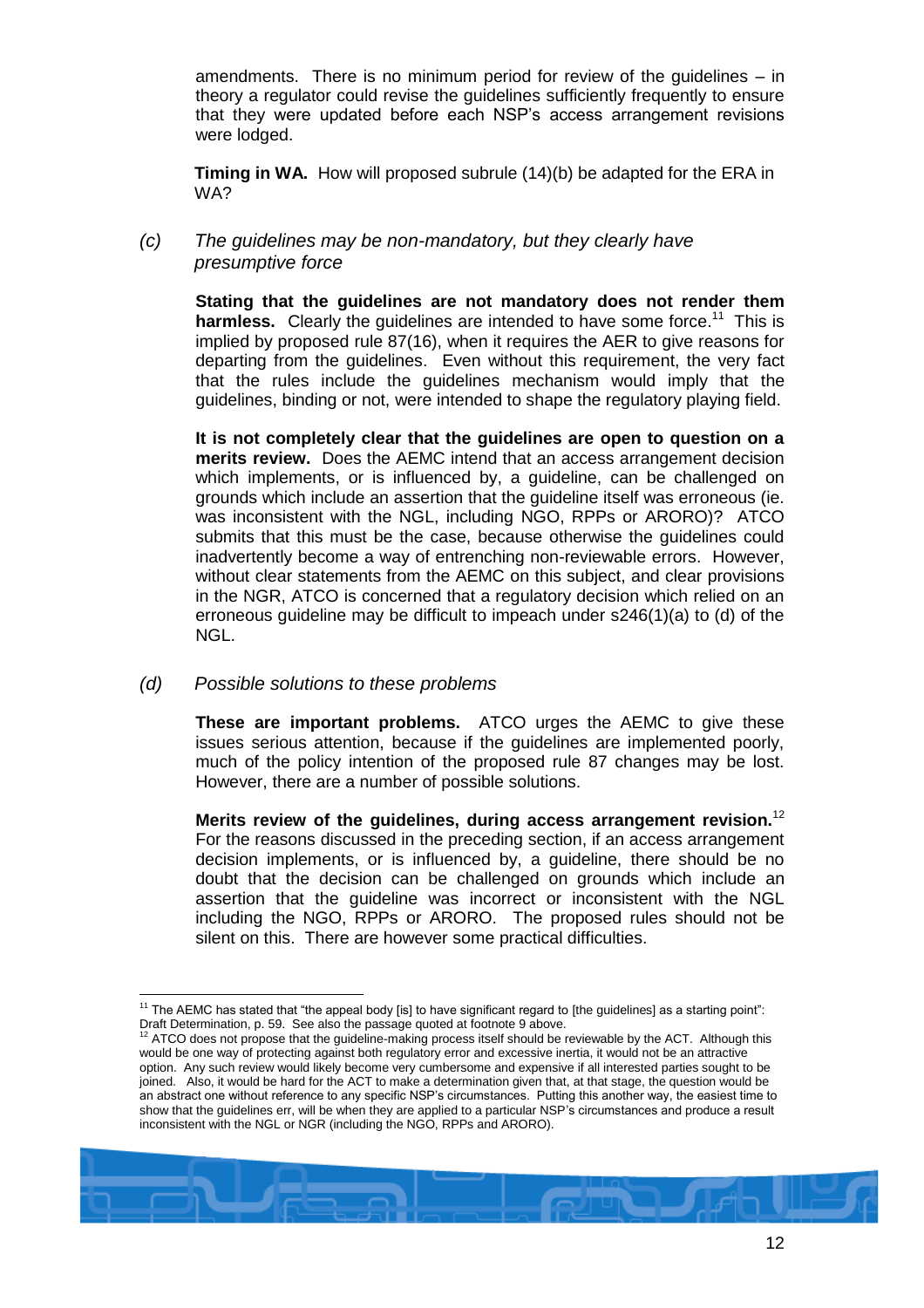- First, the proposed rules cannot modify the NGL provisions dealing with merits review. The solution to this is to structure the amendments to rule 87 to ensure that a regulatory decision based on the guidelines is reviewable, if the guidelines do not comply with the NGO, RPPs or ARORO. ATCO suggests wording in [Schedule 2](#page-16-0) which could achieve this.
- Second, it may be necessary to modify the proposed rules to limit other NSPs' ability to intervene, or to deal equitably with costs should they do so.

**Reasons should be required for** *following* **the guidelines.** ATCO submits that if the NSP has proposed a *departure* from the guidelines, the proposed rules should expressly require the regulator to state its reasons for *following* the guidelines.

**Alternatively, AEMC should consider limiting the regulator's discretion if NSP proposes a departure from the guidelines.** One solution to the risk of excessive regulatory inertia would be to limit the regulator's discretion under rule 40, if the NSP makes a credible case (based on the NGO, RPPs and ARORO) for departing from the guidelines. The guidelines would still play a very important role in establishing a common starting point and providing a common framework within which to analyse differences between NSPs' access arrangements.

**Perhaps the guidelines should be limited only to matters of process.** This may mitigate some of the identified risks.

*(e) Conclusion – The guidelines should be step 1 in a two step process*

**The proposed rules should expressly emphasise the two-step process.** The ATCO and DBP appeals contended that current rule 87 called for a twostep process. The first step was the arithmetical procedures in rule 87(2), but there then should be a second step in which the regulator exercised a broad discretion, informed by the NGO and RPPs, to consider whether the output from step 1 was appropriate to the particular NSP. It would be ironic if the proposed rule changes, having endorsed this interpretation, then undermined it by creating an environment in which regulators became entrenched in the guidelines (step 1) and refused or felt unable to make the overall discretionary evaluation taking into account the NSP's particular circumstances, the NGO, the RPPs and the ARORO (step 2). This is a real risk, and therefore the proposed rules should expressly state that the rate of return process involves two steps of which the first is a consideration of the guidelines and their merits, and the second is a broad discretionary assessment of the rate of return against the NGO, RPPs and ARORO. Merely saying that the guidelines are non-binding is not sufficient to ensure that the regulators take this second step.

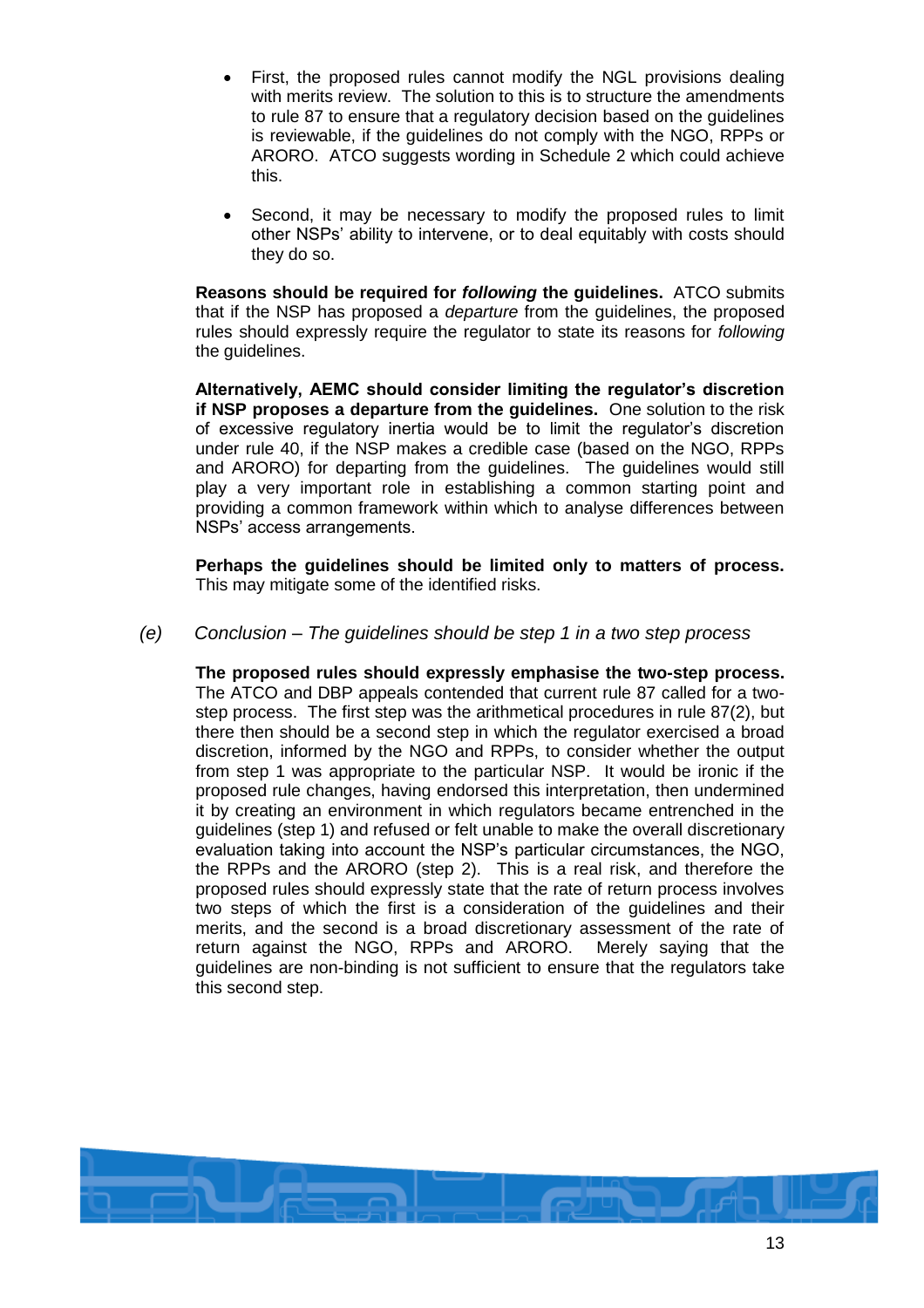# **5. Typographical etc comments**

ATCO notes the following minor typographical issues:

**Rule 87(3)(a):** The words *"… an efficiently financed by a benchmark efficient entity…"* should read:

*"by an efficiently financed benchmark efficient entity"*

**Rule 87(6)(b)(ii):** ATCO believes that a bracket should be inserted after "period" in the second line and that the reference to subparagraph (i) should be a reference to subrule (9): Subrule 87(6)(b)(ii) should thus read:

> *"the return on debt for a regulatory year (other than the first regulatory year in the access arrangement period) is estimated using a methodology which complies with subrule (9)".*

**Rule 87(7)(b):** The words "when the" are repeated.

**Rule 87(8)(c):** ATCO queries whether the word "of" should be replaced with "on" so that it reads:

> *"the incentive effects on inefficiently delaying or bringing forward capital expenditure; and"*

**Rule 87(9):** The reference to subrule (6)(2)(ii) should be a reference to subrule (6)(b)(ii).

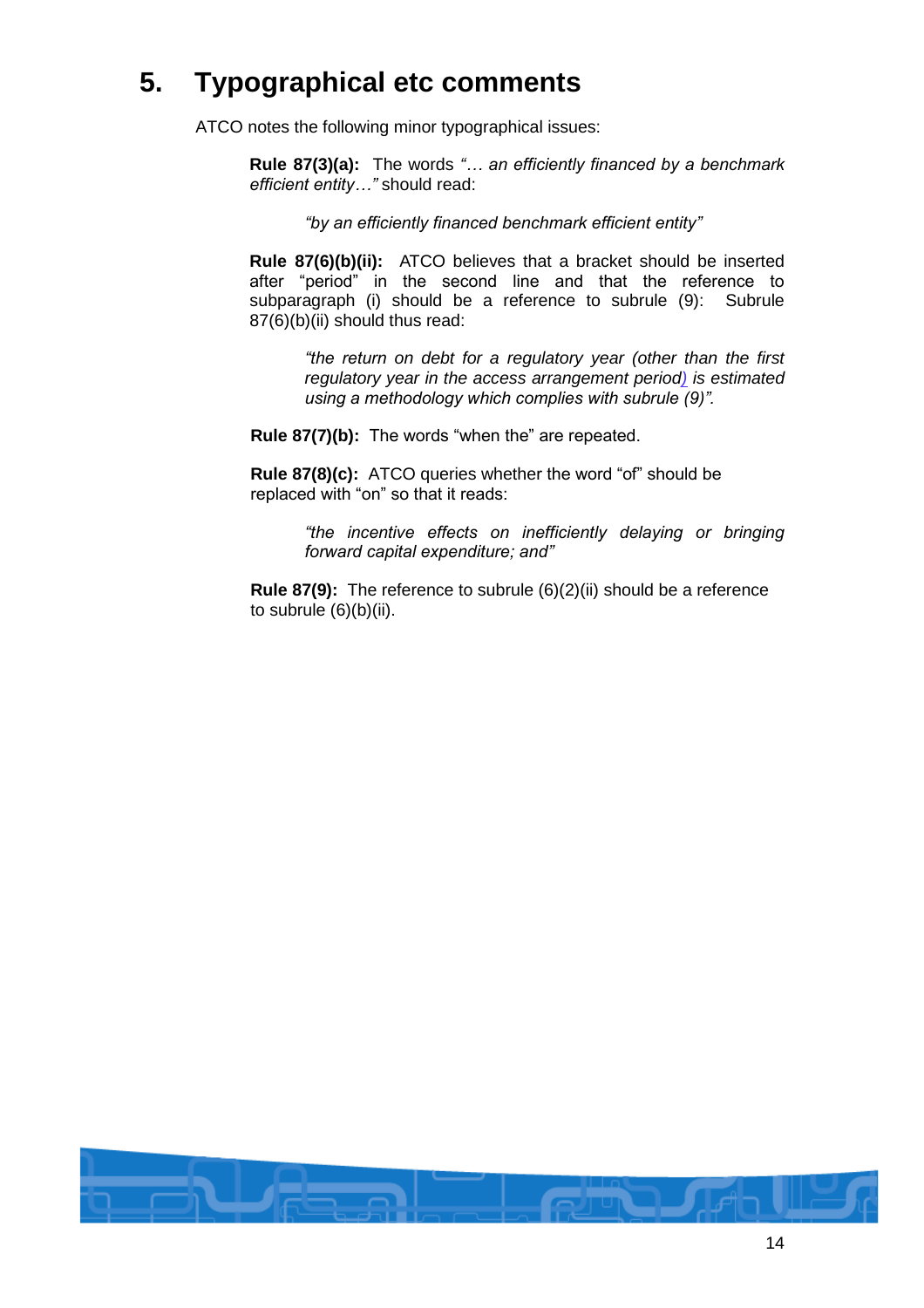# **Schedule 1 Glossary/Abbreviations**

| <b>ACT</b>   | <b>Australian Competition Tribunal</b>       |
|--------------|----------------------------------------------|
| <b>AEMC</b>  | <b>Australian Energy Market Commission</b>   |
| <b>AER</b>   | <b>Australian Energy Regulator</b>           |
| <b>ARORO</b> | Allowed Rate of Return Objective             |
| <b>ATCO</b>  | <b>ATCO Gas Australia Pty Ltd</b>            |
| <b>CAPM</b>  | <b>Capital Asset Pricing Model</b>           |
| <b>DBP</b>   | Dampier to Bunbury Pipeline Pty Ltd          |
| <b>DNSP</b>  | <b>Distribution Network Service Provider</b> |
| ERA          | <b>Economic Regulation Authority</b>         |
| <b>NGL</b>   | <b>National Gas Law</b>                      |
| <b>NGO</b>   | <b>National Gas Objective</b>                |
| <b>NGR</b>   | <b>National Gas Rules</b>                    |
| <b>NSP</b>   | <b>Network Service Provider</b>              |
| RPP's        | <b>Revenue and Pricing Principles</b>        |
| Regulator    | See ERA and AER                              |
| <b>TNSP</b>  | <b>Transmission Network Service Provider</b> |

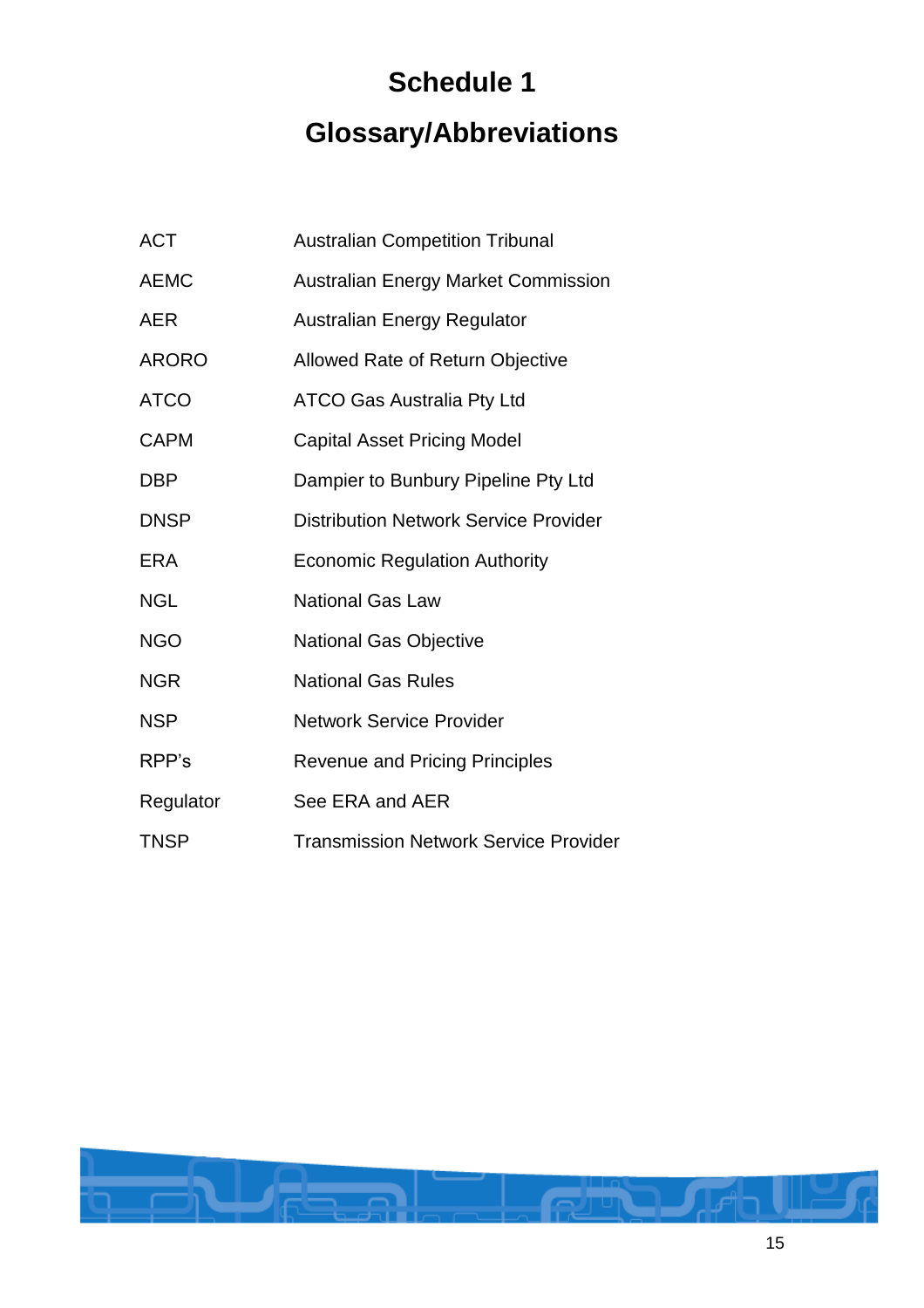# **Schedule 2**

# <span id="page-16-0"></span>**ATCO's suggested amendments to proposed rule 87**

## **[5] Rule 87 Rate of return**

Omit rule 87 and substitute:

- (1) The return on the projected capital base for each regulatory year of the *access arrangement period* is to be calculated by applying a rate of return that is determined in accordance with this rule 87 (the *allowed rate of return*).
- <span id="page-16-1"></span>(2) The *allowed rate of return* is to must<sup>13</sup> correspond to the efficient financing costs of a hypothetical<sup>14</sup> benchmark efficient entity with  $a$  $s$ imilar the same<sup>15</sup> nature and degree of regulatory and commercial<sup>16</sup> risk as that which applies to the service provider in respect of the provision of the<sup>17</sup> reference services *(the allowed rate of return objective)* <sup>18</sup> .
- (3) The *allowed rate of return* for a regulatory year: is to be determined:<sup>19</sup>
	- (a) is to be determined<sup>20</sup> as a weighted average of the return on equity for the *access arrangement period* (as estimated under subrule (5)) and the return on debt for that regulatory year (as estimated under subrule (6)) where the weights applied to compute the average reflect the relative proportions of equity and debt finance that would be employed by an efficiently financed by  $a^{-21}$  hypothetical<sup>22</sup> benchmark efficient entity with a similar the same<sup>23</sup> nature and degree of regulatory and  $commercial<sup>24</sup>$  risk as that which applies to the service provider in respect of the provision of  $\frac{\hbar^2}{\hbar^2}$  reference services;
	- (aa) subject to subclauses (2) and (3A), and to the *national gas objective* and the *revenue and pricing principles* — may be determined on either a nominal or real basis, and on either a pre-tax or post-tax basis, and using any methodology within each of those permutations;<sup>26</sup> and

 $\overline{a}$  $13$  See sectio[n 3.1\(b\)](#page-3-0) above. Converting the ARORO from an objective to a mandatory requirement.

<sup>&</sup>lt;sup>14</sup> See sectio[n 3.1\(c\)](#page-3-1) above. "Benchmark" does not necessarily connote hypothetical, but that's what's needed here.

<sup>&</sup>lt;sup>15</sup> See sectio[n 3.1\(c\)](#page-3-1) above. "similar" risks is not the test in the RPPs.

<sup>16</sup> See sectio[n 3.1\(b\)](#page-3-0) above. Linking to the RPP in s24(5) NGL.

<sup>&</sup>lt;sup>17</sup> See sectio[n 3.1\(b\)](#page-3-0) above. Linking to the specific references services as per the RPP in s24(5) NGL.

<sup>&</sup>lt;sup>18</sup> See sectio[n 3.1\(b\)](#page-3-0) above. Converting the ARORO from an objective to a mandatory requirement.

<sup>&</sup>lt;sup>19</sup> Consequential upon inserting new (aA) below.

<sup>20</sup> Consequential upon inserting new (aA) above.

 $21$  Typo

 $22$  See sectio[n 3.1\(c\)](#page-3-1) above. As per footnot[e 14.](#page-16-1)

<sup>&</sup>lt;sup>23</sup> See section  $3.1(c)$  above. "similar" risks is not the test in the RPPs.

<sup>24</sup> See sectio[n 3.1\(b\)](#page-3-0) above. Linking to the RPP in s24(5) NGL.

 $25$  See sectio[n 3.1\(b\)](#page-3-0) above. Linking to the specific references services as per the RPP in s24(5) NGL.

 $^{26}$  See sectio[n 3.2\(a\)](#page-5-0) above. The rules should not prescribe only a nominal post-tax approach.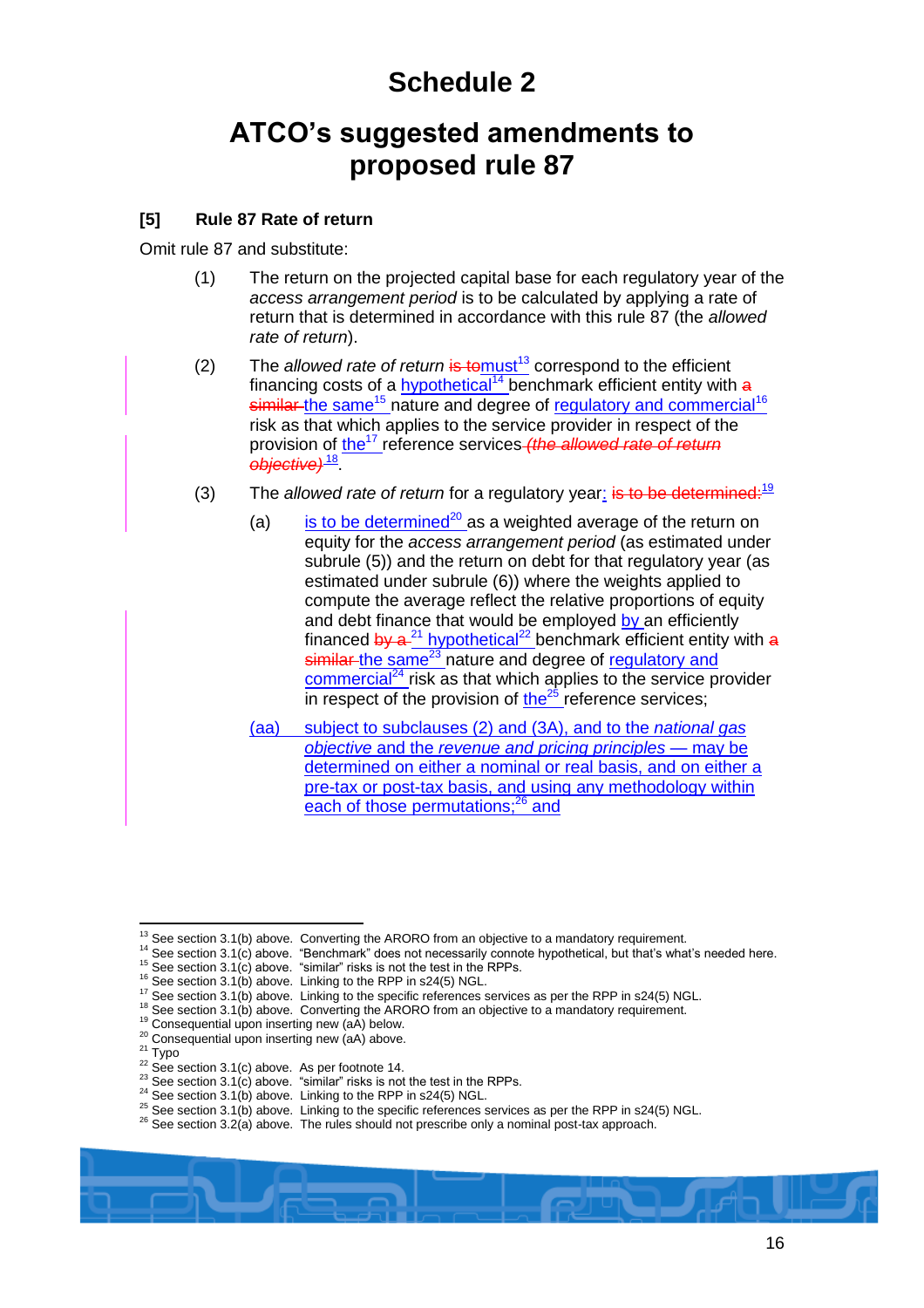| (b) | on a nominal post-tax basis that is consistent with the estimate               |
|-----|--------------------------------------------------------------------------------|
|     | of the value of imputation credits referred to in rule 87A <sup>27</sup> ; and |

(3A) The return on equity and the return on debt are each to be determined: 28

- <span id="page-17-0"></span>(ea) taking into account [relevant] estimation methods, [relevant] financial models, [relevant] market data and other [relevant] evidence<u>;-<sup>29</sup> and</u>
- (b) recognising that no single method or model is likely to achieve the outcome required by subrule (2); <sup>30</sup> and
- (c) having regard to, and adjusting for, the limitations of any method or model [or data or evidence] used,<sup>31</sup> and expressly stating the reasons for using it: $32$  and
- (d) if the results of more than one method or model are to be weighted, expressly stating the basis for selecting the weights used; $33$  and
- (e) without disregarding any regulatory or commercial risk faced by the service provider acting efficiently in providing the reference services; <sup>34</sup> and
- (f) having regard to the possibility that asymmetric regulatory risk may produce an incorrectly low *approved rate of return*. 35
- (4) In determining the *allowed rate of return*, regard is to be had to:
	- (a) the desirability of using an approach that leads to the an internally consistent application (within the *access arrangement*  and for the *access arrangement period*) *<sup>36</sup>* of any estimates of financial parameters that are relevant to the estimates of, and that are common to, the return on equity and the return on debt; and
	- (b) any interrelationships between estimates of financial parameters that are relevant to the estimates of the return on equity and the return on debt.
- (4A) Determining the *allowed rate of return* must be undertaken as a two stage process, as follows:
	- (a) first, considering the *rate of return guidelines*, and any method or model referred to in subclause (3A); and
	- (b) second, weighing the result against subclauses (2) and (3A) and the *national gas objective*, and making any necessary

 $\overline{a}$ <sup>27</sup> See sectio[n 3.2\(a\)](#page-5-0) above. Alternatively, if this provision and proposed rule 87A are not deleted, this provision should be reworded to read "if it is to be determined on a post-tax basis, is to be determined on a basis that is consistent with the estimate of the value of imputation credits referred to in rule 87A".

See sectio[n 3.2\(b\)](#page-6-0) above. Emphasising [what was] proposed rule 87(3)(c).

 $^{29}$  See sectio[n 3.2\(b\)](#page-6-0) above. Clarifying or deleting the word "relevant".

<sup>&</sup>lt;sup>30</sup> See sectio[n 3.2\(b\)](#page-6-0) above. Compelling regulators to use more than one model.

<sup>&</sup>lt;sup>31</sup> See sectio[n 3.2\(b\)](#page-6-0) above. Compelling regulators to consider the deficiencies of any models etc used.

<sup>&</sup>lt;sup>32</sup> See sectio[n 3.2\(b\)](#page-6-0) above. Compelling regulators to articulate their reasons for selecting any models etc used.

 $33$  See sectio[n 3.2\(b\)](#page-6-0) above.

<sup>&</sup>lt;sup>34</sup> See sectio[n 3.1\(c\)](#page-3-1) above. Making sure risks do not get 'assumed away' by the benchmarking process.

Recognising that each NSP is different.

See sectio[n 3.4\(a\)](#page-8-0) above.

<sup>36</sup> See sectio[n 3.2\(c\)](#page-7-0) above. Ensuring the word "consistent" is not misconstrued.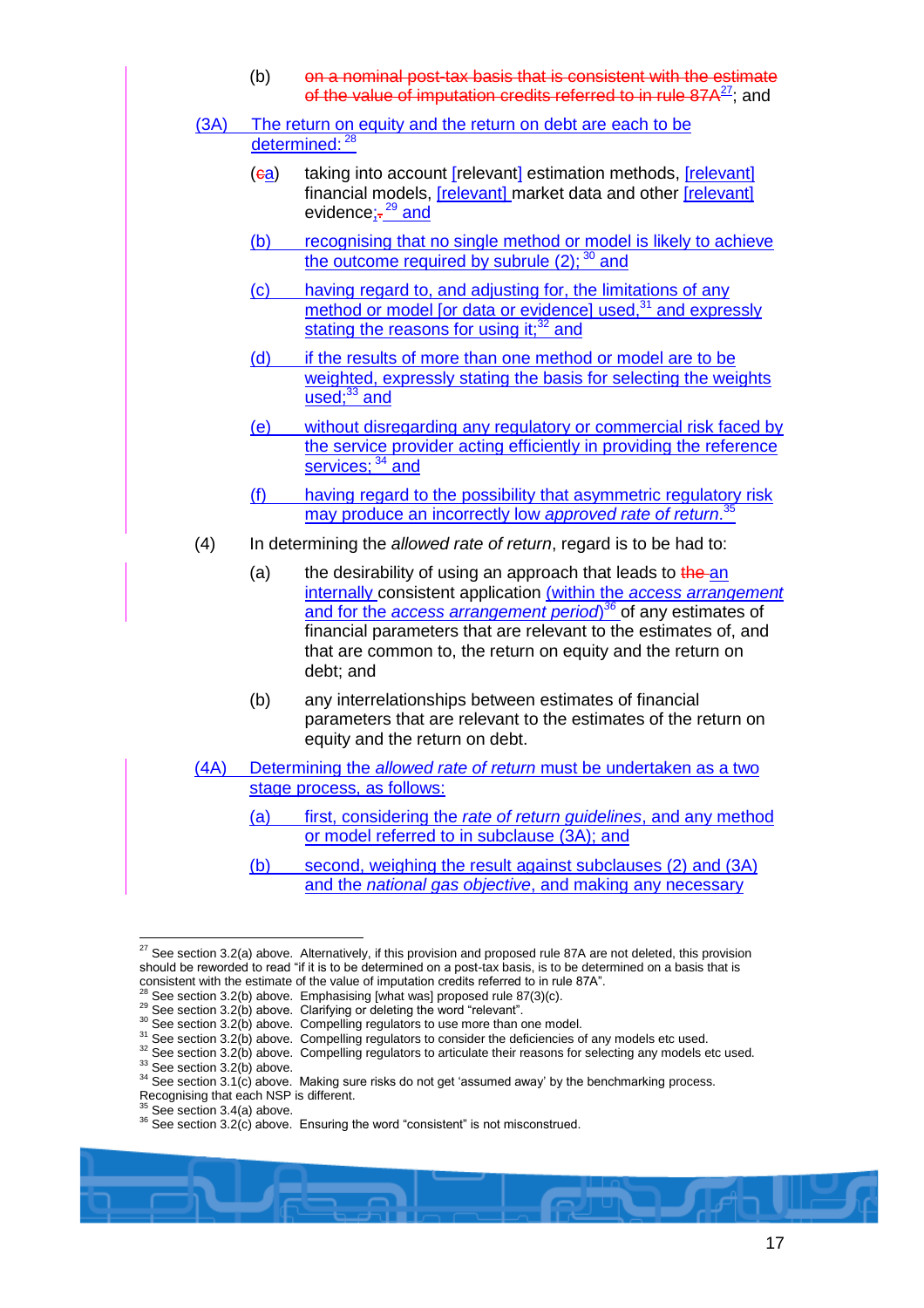#### **Return on equity**

- (5) The return on equity for an *access arrangement period* is to be estimated:
	- (a) in a way that is consistent complies<sup>38</sup> with the allowed rate of return objective subrules  $(2)$   $39$  and  $(3)$ <sup>40</sup>; and
	- (b) taking into account the prevailing conditions in the market for equity fundsfinancial markets<sup>41</sup>.

#### **Return on debt**

- (6) The return on debt for a regulatory year is to be estimated:
	- (a) in a way that is consistent complies<sup>42</sup> with the allowed rate of return objectivesubrules  $(2)^{43}$  and  $(3)^{44}$ ; and;
	- (b) using a methodology under which:
		- (i) the return on debt for each regulatory year in the *access arrangement period* is the same; or
		- (ii) the return on debt for a regulatory year (other than the first regulatory year in the *access arrangement period*) is estimated using a methodology which complies with subparagraph (i)subrule (9).<sup>45</sup>
- (7) Subject to subrule (6), the methodology adopted to estimate the return on debt may, without limitation, be designed to result in the return on debt reflecting:
	- (a) the return that would be required by debt investors in a hypothetical<sup>46</sup> benchmark efficient entity if it raised debt at the time or shortly before the time when the AER's decision on the access arrangement for that access arrangement period is made;
	- (b) the average return that would have been required by debt investors in a hypothetical<sup>47</sup> benchmark efficient entity if it raised debt over an historical period prior to the time when the when the <sup>48</sup>AER's decision on the access arrangement for that access arrangement period is made; or
	- (c) some combination of the returns referred to in subparagraphs (a) and (b).

 $37$  See sectio[n 3.2\(b\)](#page-6-0) above. Confirming that it is a 2 step process.

<sup>38</sup> See sectio[n 3.1\(b\)](#page-3-0) above. Converting the ARORO from an objective to a mandatory requirement.

<sup>&</sup>lt;sup>39</sup> See sectio[n 3.1\(b\)](#page-3-0) above. Converting the ARORO from an objective to a mandatory requirement.

<sup>40</sup> See sectio[n 3.2\(b\)](#page-6-0) above. Emphasising [what was] proposed rule 87(3)(c), and making it apply specifically to subrule  $(5)$ .

See sectio[n 3.3](#page-8-1) above.

<sup>&</sup>lt;sup>42</sup> See sectio[n 3.1\(b\)](#page-3-0) above. Converting the ARORO from an objective to a mandatory requirement.

<sup>43</sup> See sectio[n 3.1\(b\)](#page-3-0) above. Converting the ARORO from an objective to a mandatory requirement.

<sup>44</sup> See sectio[n 3.2\(b\)](#page-6-0) above. Emphasising [what was] proposed rule 87(3)(c), and making it apply specifically to

subrule (6). <sup>45</sup> Typo

 $46$  See sectio[n 3.1\(c\)](#page-3-1) above. As per footnot[e 14.](#page-16-1)

 $47$  See sectio[n 3.1\(c\)](#page-3-1) above. As per footnot[e 14.](#page-16-1)

<sup>48</sup> Typo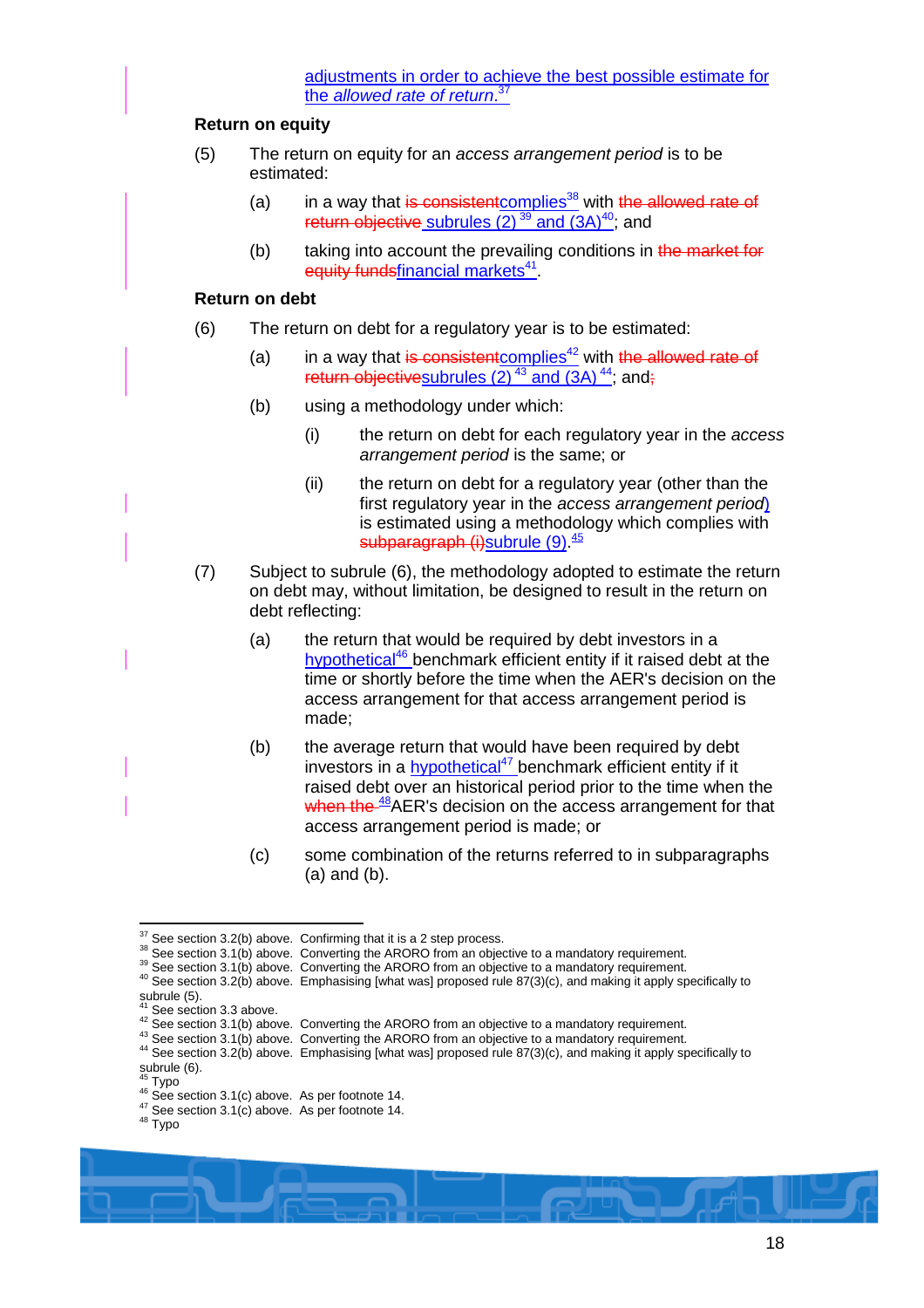- (8) In determining whether the return on debt for a regulatory year is estimated in a way that is consistent complies<sup>49</sup> with the allowed rate of return objective subrules (2) <sup>50</sup> and (3A), and without limiting the factors to which regard may be had,<sup>51</sup> regard must be had to the following factors:
	- (a) the likelihood of any significant differences between the costs of servicing debt of a **hypothetical<sup>52</sup>** benchmark efficient entity referred to in subrule (3)(a) and the return on debt over the access arrangement period;
	- (b) the impact on gas consumers, including due to any impact on the return on equity of a benchmark efficient entity referred to in subrule  $(3)(a)$ ;<sup>53</sup>
	- (c) the incentive effects  $e^f$ -on<sup>54</sup> inefficiently delaying or bringing forward capital expenditure; and
	- (d) the impact of changing the methodology for estimating the return on debt across access arrangement periods,

but nothing in this subrule (8) may result in an *allowed rate of return* which is not consistent with the *national gas objective*, the *revenue*  and pricing principles and subrules (2) and (3A).<sup>55</sup>-

- (8A) Nothing in subrule (8) limits the matters which may be taken into account in determining the return on equity.<sup>56</sup>
- (9) A methodology referred to in subrule  $(6)(2b)(ii)^{57}$  must provide for any change in total revenue for the regulatory year that would result from a change to the allowed rate of return for that regulatory year, as a result of the return on debt for that regulatory year being different from that estimated under subrule (6), to be effected through the automatic application of a formula that is specified in the access arrangement.

## **Rate of return guidelines**

- (10) The AER must, in accordance with the *rate of return consultative procedure*, make guidelines (the *rate of return guidelines*), except that the first *rate of return guidelines* are to be made in accordance with subrule (13) and not the *rate of return consultative procedure*.
- (11) The *rate of return guidelines* are to set out:
	- (a) the methodologies that the AER proposes to use in estimating the *allowed rate of return*, including how those methodologies are proposed to result in the determination of a return on equity

 $49$  See sectio[n 3.1\(b\)](#page-3-0) above. Converting the ARORO from an objective to a mandatory requirement.

 $50$  See sectio[n 3.1\(b\)](#page-3-0) above. Converting the ARORO from an objective to a mandatory requirement.

 $51$  See sectio[n 3.4\(b\)](#page-9-0) above. Ensuring the list is not closed.

 $52$  See sectio[n 3.1\(c\)](#page-3-1) above. As per footnot[e 14.](#page-16-1)

<sup>53</sup> See sectio[n 3.4\(b\)](#page-9-0) above. ATCO submits that this should be deleted because it is adequately (and differently) covered by the NGO. If retained, the word "hypothetical" should be added to "benchmark efficient entity". Typo

 $55$  See sectio[n 3.4\(b\)](#page-9-0) above. Ensuring these "have regard to" items are not misconstrued.

<sup>56</sup> See sectio[n 3.4\(b\)](#page-9-0) above. It seems odd that there is a "have regard to" list in subrule (8) for return on debt, and no equivalent list for return on equity.

<sup>57</sup> Typo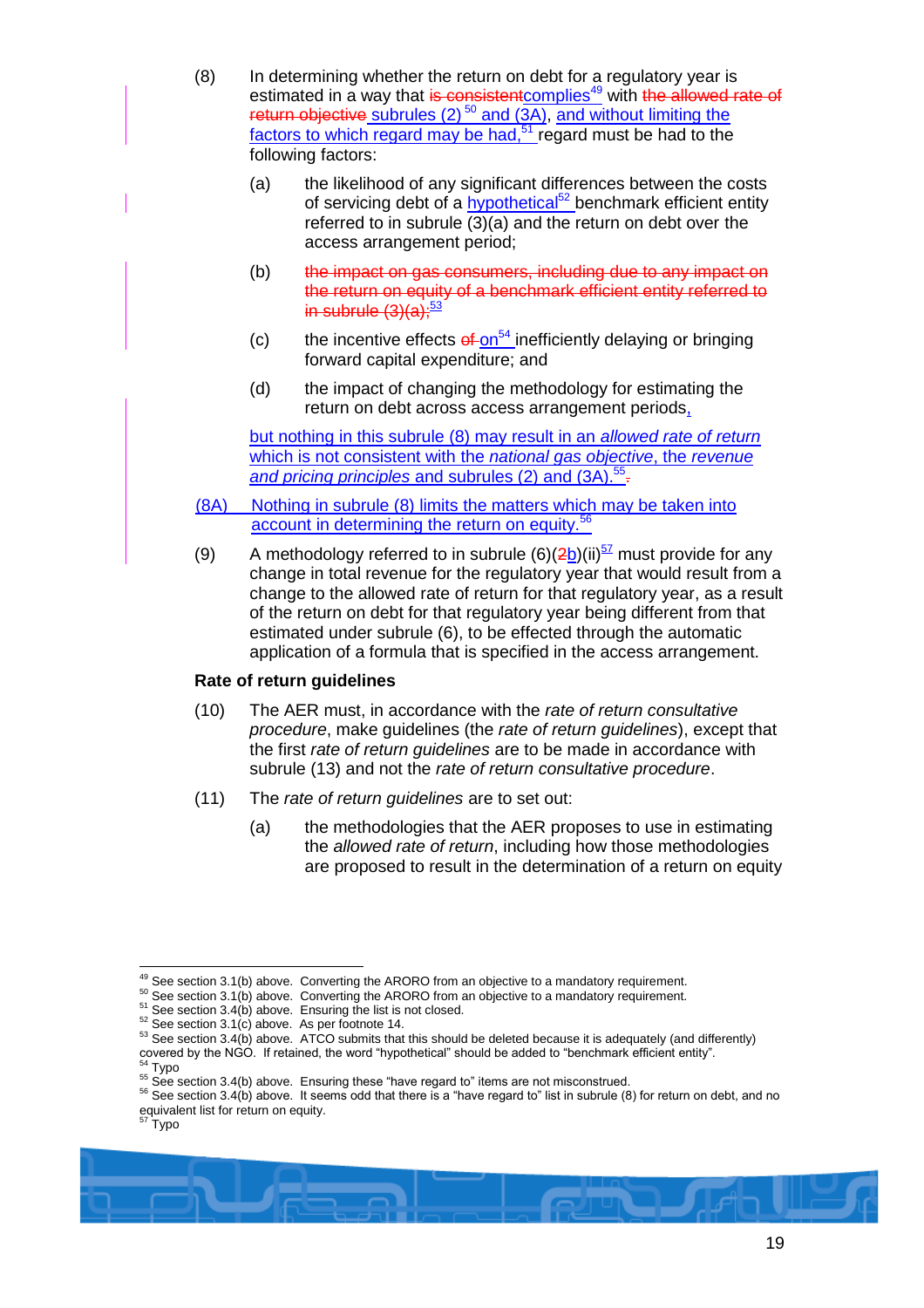and a return on debt in a way that is consistentcomplies<sup>58</sup> with the allowed rate of return objectives ubrules  $(2)$   $\frac{59}{2}$  and  $(3A)$ ;

- (b) the estimation methods, financial models, market data and other evidence the AER proposes to take into account in estimating the return on equity, the return on debt and the value of imputation credits referred to in rule 87A.
- (12) The AER must make the first *rate of return guidelines* by [29 August 2013] and there must be *rate of return guidelines* in force at all times after that date.
- (13) For the purposes of making the first *rate of return guidelines* the AER must:
	- (a) by no later than [29 March 2013], publish on its website a consultation paper that sets out its preliminary views on the material issues that are to be addressed by the *rate of return guidelines*;
	- (b) publish on its website an invitation for written submissions on the consultation paper, with such submissions to be made within the time specified in the invitation (which must not be earlier than 30 business days after the invitation for submissions is published);
	- (c) by no later than [31 July 2013], publish on its website a draft of the *rate of return guidelines*; and
	- (d) publish on its website an invitation for written submissions on the draft *rate of return guidelines*, with such submissions to be made within the time specified in the invitation (which must not be earlier than 30 business days after the invitation for submissions is published).
- (14) The AER must, in accordance with the rate of return *consultative procedure*, review<sup>60</sup> the *rate of return guidelines*:
	- (a) at intervals not exceeding three years,  $61$  with the first interval starting from the date referred to in subrule (12); and
	- (b) at the same time as it reviews the *rate of return guidelines* under clauses 6.5.2 and 6A.6.2 of the National Electricity Rules.<sup>62</sup>
- (15) The AER may, from time to time and in accordance with the *rate of return consultative procedure*, amend or replace the *rate of return guidelines*.
- (16) The *rate of return guidelines* are not mandatory (and so do not bind the AER or anyone else) but (subject to subrule 18), if the AER makes a *decision* in relation to the rate of return (including in an access arrangement draft *decision* or an access arrangement final *decision*) that is not in accordance with them, the AER must state, in its reasons for the *decision*, the reasons for departing from the guidelines.

 $58$  See sectio[n 3.1\(b\)](#page-3-0) above. Converting the ARORO from an objective to a mandatory requirement.

 $59$  See sectio[n 3.1\(b\)](#page-3-0) above. Converting the ARORO from an objective to a mandatory requirement.

<sup>&</sup>lt;sup>60</sup> ATCO has observed that there is no mechanism for other interested persons to commence a review or propose changes, see sectio[n 4\(b\)](#page-10-1) above.

ATCO has observed that there is no minimum period, see sectio[n 4\(b\)](#page-10-1) above.

<sup>&</sup>lt;sup>62</sup> ATCO has enquired how this will apply to the ERA, see sectio[n 4\(b\)](#page-10-1) above.